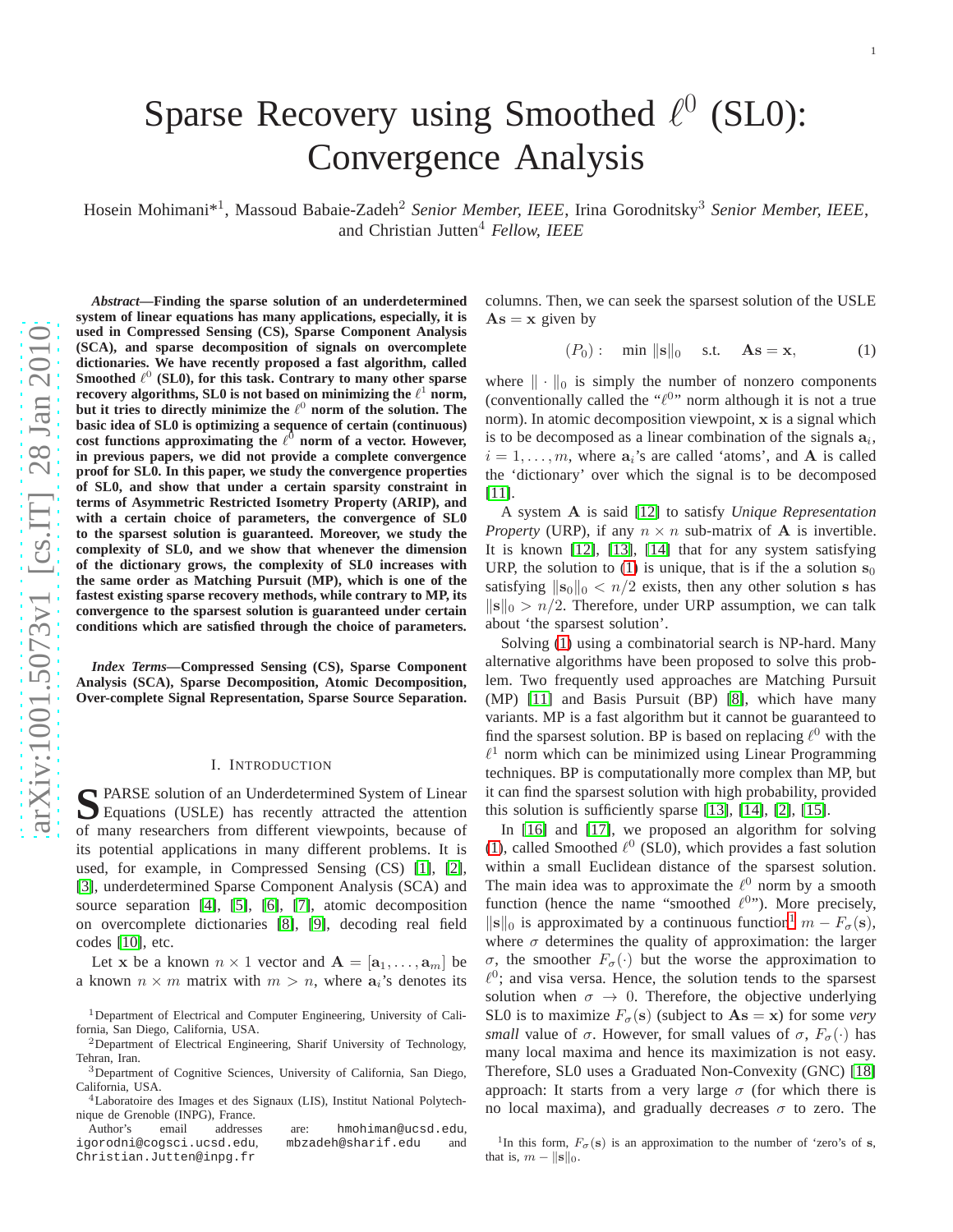\n- Initialization: Set 
$$
\hat{\mathbf{s}}_0 = \mathbf{A}^\dagger \mathbf{x}
$$
. Choose a suitable decreasing sequence for  $\sigma: [\sigma_1 \dots \sigma_J]$ .
\n- For  $j = 1, \dots, J$ :
\n- 1) Let  $\sigma = \sigma_i$ .
\n- 2) Maximize  $F_{\sigma}(\mathbf{s})$  subject to  $\mathbf{A}\mathbf{s} = \mathbf{x}$ , using  $L$  iterations of steepest ascent:
\n\n- Initialization:  $\mathbf{s} = \hat{\mathbf{s}}_{j-1}$ .
\n- For  $\ell = 1, 2, \dots, L$
\n- a) Let  $\mathbf{s} \leftarrow \mathbf{s} + (\mu \sigma^2) \nabla F_{\sigma}(\mathbf{s})$ .
\n- b) Project  $\mathbf{s}$  back onto the feasible set  $\{\mathbf{s} | \mathbf{A}\mathbf{s} = \mathbf{x}\}$ :
\n- 3) Set  $\hat{\mathbf{s}}_j = \mathbf{s}$ .
\n- Final answer is  $\hat{\mathbf{s}} = \hat{\mathbf{s}}_j$ .
\n
\n\n

<span id="page-1-0"></span>Fig. 1. Basics of the SL0 algorithm [\[17\]](#page-13-5).  $A^{\dagger}$  stands for the Moore-Penrose pseudo inverse of **A** (*i.e.*  $A^{\dagger} \triangleq A^T (AA^T)^{-1}$ ).

maximum of  $F_{\sigma}(\cdot)$  is used as a starting point to locate the maximum of  $F_{\sigma}(\cdot)$  for the next (smaller)  $\sigma$  using a steepest ascent approach. Since the value of  $\sigma$  has only slightly decreased, the maximizer of  $F_{\sigma}(\cdot)$  for this new  $\sigma$  is not too far from the maximizer of  $F_{\sigma}(\cdot)$  for the previous (larger)  $\sigma$ , and hence it is hoped that it does not get trapped into a local maximum. Figure [1](#page-1-0) shows the basics of SL0 algorithm<sup>[2](#page-1-1)</sup>.

From Fig. [1,](#page-1-0) SL0 consists of two loops: the 'outer' loop is the loop in which  $\sigma$  is decreased, and the 'inner' loop is the one in which  $F_{\sigma}(\mathbf{s})$  is iteratively maximized (subject to  $\mathbf{A}\mathbf{s} = \mathbf{x}$ ) for the *fixed* choice of  $\sigma$ . In [\[17\]](#page-13-5), we prove that *if the inner loop does not get trapped in a local maximum, our solution will converge to the solution of [\(1\)](#page-0-0)* as  $\sigma \rightarrow 0$  in the outer loop. In other words, if  $\sigma$  is decreased so gradually that the GNC approach works and we have avoided local maxima in the inner loop, then our method will produce the desired results.

However, a complete convergence analysis of SL0, as well as the choice of SL0 parameters to guarantee avoiding local maxima in the inner loops remained to be shown. In particular, we want to know 1) the rate of decreasing of  $\sigma$ , 2) how many times we have to repeat the inner loop (the value of  $L$ ), and 3) how to choose  $\mu$  in Fig. [1.](#page-1-0) In this paper, we present a complete convergence analysis of SL0 for both noiseless and noisy cases, and we present parameter settings that guarantee SL0 convergence to the solution of [\(1\)](#page-0-0). In contrast to exponential family of functions used for approximating the  $\ell^0$  norm in [\[17\]](#page-13-5), the analysis here uses a family of spline functions for this aim.

Note that, in practice, the values of SL0 parameters that guarantee the convergence to the solution of [\(1\)](#page-0-0) are not necessarily 'good' values. These values provide a theoretical support for the SL0 algorithm, but they are often excessively pessimistic and result in slower convergence of the algorithm compared to a *typical* behavior (see also Section VI of [\[9\]](#page-12-8)).

#### *A. Restricted Isometry and Overview of the Results*

The analysis is developed here using the Asymmetric Restricted Isometry Constants (ARICs) [\[19\]](#page-13-7), [\[20\]](#page-13-8), [\[21\]](#page-13-9), [\[22\]](#page-13-10), in order to relate our work to  $\ell^1$ -minimization. The asymmetric k-restricted constants  $\delta_k^{\min}$  and  $\delta_k^{\max}$  are defined as the smallest nonnegative numbers satisfying

<span id="page-1-3"></span>
$$
(1 - \delta_k^{\min}) ||\mathbf{s}||_2^2 \le ||\mathbf{A}\mathbf{s}||_2^2 \le (1 + \delta_k^{\max}) ||\mathbf{s}||_2^2 \tag{2}
$$

for any  $\mathbf{s} \in \mathbb{R}^m$  with  $\|\mathbf{s}\|_0 \leq k$ .

Let  $s_0$  be the solution of [\(1\)](#page-0-0) and  $||s_0||_0 = k$ . We show that SL0 recovers this solution provided that

$$
\alpha \delta_{\lceil 2k\alpha \rceil}^{\min} + \|\mathbf{A}\|_2 \le \alpha \tag{3}
$$

for any  $\alpha > 1$ , in which  $\|\mathbf{A}\|_2$  denotes the Euclidean norm of A, and  $[2k\alpha]$  denotes the nearest integer greater than or equal to  $2k\alpha$ . More precisely, we derive a family of sufficient conditions for the performance of SL0 that depend on parameter  $\alpha$ .

The ARICs are easy to calculate exactly for small scale systems, but the complexity grows exponentially as the scale grows. In fact, the value of ARICs depends on singular values of sub-matrices of the matrix A. Then, using the results of [\[23\]](#page-13-11), [\[24\]](#page-13-12), [\[25\]](#page-13-13), [\[19\]](#page-13-7), [\[20\]](#page-13-8), [\[21\]](#page-13-9), we analyze the behavior of SL0 for large Gaussian random dictionaries. To achieve bounds similar to the existing ones for  $\ell^1$  minimization methods, we use a popular result in Random Matrix Theory [\[26\]](#page-13-14), [\[27\]](#page-13-15), to derive Corollary [4](#page-7-0) of Section [III](#page-6-0) which can be viewed as SL0 counterpart of Theorem 3.1 of [\[28\]](#page-13-16). Specifically, we identify  $\rho(\alpha) > 0$ , for any  $0 < \alpha \leq 1$ , such that for large scales<sup>[3](#page-1-2)</sup> satisfying  $n/m \to \alpha$  and  $m \to \infty$ , SL0 can recover any sparse solution s with  $\|\mathbf{s}\|_0 < \rho(\alpha)m$  from a (possibly noisy) measurement x.

One of the bottlenecks of Compressed Sensing methods for handling large scale systems is the decoding complexity (see [\[10\]](#page-12-9) for the definition of encoding and decoding in compressed sensing context). In BP, decoding complexity is known to be  $m^3$  [\[10\]](#page-12-9), [\[23\]](#page-13-11), or  $m^{1.5}n^2$  for the cases where n is much smaller than  $m$  [\[29\]](#page-13-17), [\[30\]](#page-13-18). The coding complexity is  $mn$ . MP method has the smallest possible complexities for both encoding and decoding, which is mn [\[31\]](#page-13-19). For certain classes of systems, the complexity can be further reduced to  $m \log m$  [\[32\]](#page-13-20). In this paper, we will see (in Section [VI-C\)](#page-12-11) that the coding and decoding complexities of SL0 are similar to that of MP.

Since [\(1\)](#page-0-0) is NP-hard, one may wonder that proving convergence of SL0 (with a complexity growing in quadratic with scale) means that  $NP = P$ . This is not the case. Note that in BP, too, the guarantee that BP will find the solution of [\(1\)](#page-0-0) does not mean that  $NP = P$ , because such a guarantee only exists in the case of a very sparse solution. Our analysis possesses a similar limitation, too.

The paper is organized as follows. In section [II,](#page-2-0) assuming that the internal loop of Fig. [1](#page-1-0) exactly follows the steepest ascent trajectory (in other words, we ignore the effect of  $\mu$ and L, or implicitly assume that  $\mu \to 0$  and  $L \to \infty$ ), we analyze the convergence of the resultant (i.e. asymptotic)

<span id="page-1-1"></span><sup>2</sup>Two other points in Fig. [1](#page-1-0) are: 1) The initial guess for the sparsest solution is the minimum  $\ell^2$  norm solution of  $\mathbf{As} = \mathbf{x}$ , which corresponds [\[17\]](#page-13-5) to the maximizer of  $F_{\sigma}(\mathbf{s})$  where  $\sigma \to \infty$ , and 2) The step-size of the steepest ascent is decreased proportional to  $\sigma^2$  [\[17\]](#page-13-5).

<span id="page-1-2"></span> $3$ By scale we mean the number of rows, n, and the number of columns, m, of the dictionary.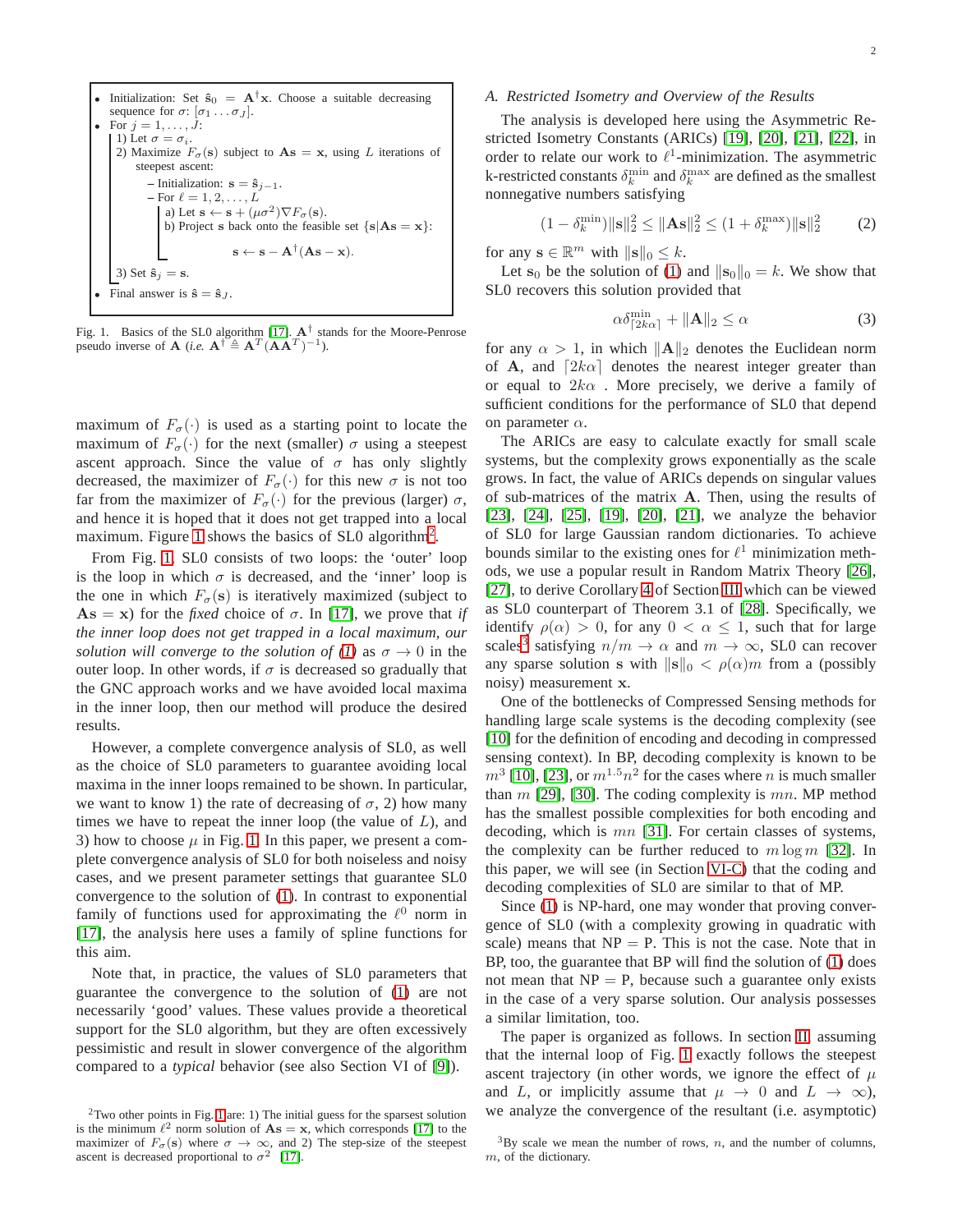SL0. Indeed, in this section, Theorem [2](#page-5-0) proposes a geometric  $\sigma$  sequence which guarantees the local concavity of cost functions and the convergence of the internal loop of SL0 to the true maximizer of  $F_{\sigma}$ , and hence the convergence of asymptotic SL0 to the sparsest solution. This sequence depends on the ARIP constants of the dictionary, which are not easy to calculate. Hence, in Section [III,](#page-6-0) we discuss the behavior of asymptotic SL0 in the case of large random Gaussian dictionaries. Corollary [4](#page-7-0) of this section corresponds Donoho's results for  $\ell^1$  minimization, Theorem 3.1 of [\[28\]](#page-13-16). In Section [IV,](#page-7-1) we consider the effect of no ideal  $\mu$ , that is, where the internal loop does not follow exactly the steepest ascent trajectory, and makes discrete jumps in the steepest ascent direction. We provide a choice for  $\mu$  which guaranties stability of the internal loop and convergence to the maximizer as  $L \to \infty$ . Then, after a discussion on the noisy case in Section [V,](#page-8-0) we derive a (finite) value for  $L$  in Section [VI](#page-9-0) which guaranties the convergence of SL0 to the sparsest solution. This completes our convergence analysis of SL0. Further in Section [VI](#page-9-0) (Theorem [7\)](#page-11-0), we study the complexity of SL0 and prove that it is of order  $O(m^2)$ , that is, the same as for MP, which is the fastest known algorithm in the field. Finally we address multiple sparse solution recovery with SL0 and show that the order of complexity of SL0 can be reduced to  $O(m^{1.376})$  in this case.

## <span id="page-2-0"></span>II. CONVERGENCE ANALYSIS IN NOISELESS CASE

#### *A. Basic Definitions*

In [\[17\]](#page-13-5), we first choose a continuous function  $f_{\sigma}$  that asymptotically approximates a Kronecker delta:

$$
\lim_{\sigma \to 0} f_{\sigma}(s) = \begin{cases} 1 & \text{; if } s = 0 \\ 0 & \text{; if } s \neq 0 \end{cases}, \tag{4}
$$

and use it to approximate  $\|\mathbf{s}\|_0$  by  $m - F_{\sigma}(\mathbf{s})$  where  $F_{\sigma}(\mathbf{s}) \triangleq$  $\sum_{i=1}^{m} f_{\sigma}(s_i)$ . Then, it is shown that under some mild conditions on  $f_{\sigma}(\cdot)$ , maximizing  $F_{\sigma}(\mathbf{s})$  on  $\mathbf{A}\mathbf{s} = \mathbf{x}$  for a small  $\sigma$ , using a GNC approach, will recover the sparse solution. To avoid being trapped into local maxima, one may wish to design a continuous concave function  $f_{\sigma}$  that can asymptotically approximate a Kronecker delta, but, taking into account the shape of any approximation to the Kronecker delta, this is not possible. However, we note that even for non-concave continuous functions, if the function is concave in the vicinity of the global maximum then by starting from any point sufficiently close the global maximum, steepest ascent will converge to the global maximum. In this section we investigate conditions under which  $F_{\sigma}$  subject to  $\mathbf{As} = \mathbf{x}$  is concave near the global maximum, and how these can be used in designing a sequence of  $\sigma$  that forces SL0 to converge to the global maximum.

**Remark 1.** Without loss of generality, we assume that the rows of **A** are orthonormal, *i.e.*  $AA^T = I_n$ , where  $I_n$  stands for the  $n \times n$  identity matrix. In effect, if the rows of **A** are not orthonormal, performing a Gram-Schmidt orthonormalization on the rows of A (and doing the corresponding operations on x, too) gives rise to an equivalent system of equations with

the same set of solutions and with orthonormal rows of its dictionary.

Moreover, for any matrix A with orthonormal rows, by expanding the set of rows of A, one can find a matrix  $\mathbf{D} \in \mathbb{R}^{(m-n)\times m}$  such that  $\mathbf{Q} = [\mathbf{A}^T, \mathbf{D}^T]^T$  is orthonormal. We note then that:

$$
\begin{cases}\n\mathbf{A}\mathbf{A}^T = \mathbf{I}_n\\ \mathbf{D}\mathbf{D}^T = \mathbf{I}_{m-n}\\ \mathbf{A}\mathbf{D}^T = \mathbf{0}\\ \mathbf{A}^T\mathbf{A} + \mathbf{D}^T\mathbf{D} = \mathbf{I}_m\n\end{cases} (5)
$$

The rows of the matrix  $D$  are an orthonormal basis for the null-space of A. Moreover, for any s satisfying  $As = 0$  we have

<span id="page-2-5"></span>
$$
\|\mathbf{D}\mathbf{s}\| = \|\mathbf{Q}\mathbf{s}\| = \|\mathbf{s}\|,\tag{6}
$$

where, throughout the paper,  $\|\cdot\|$  stands for the  $\ell^2$  norm of a vector.

*Definition 1:* Let  $\pi_i : \mathbb{R}^m \mapsto \mathbb{R}$  be the projection of  $s =$  $[s_1, \dots, s_m]^T$  onto the *i*th axis, *i.e.*  $\pi_i(\mathbf{s}) = s_i$ . Moreover, let  $\pi_I(\mathbf{s}) = (s_{i_1}, \cdots, s_{i_r})^T$  for  $I = \{i_1 < i_2 < \cdots < i_r\} \subseteq$  ${1 \cdots m}$ . Also let  $I^c = {1 \cdots m} - I$ .

*Example.* For  $s = (2, 3, 4, 7)^T$  and  $I = \{1, 3\}$ , we have  $\pi_3(\mathbf{s}) = 4$ ,  $\pi_I(\mathbf{s}) = (2, 4)^T$ , and  $\pi_{I^c}(\mathbf{s}) = (3, 7)^T$ .

<span id="page-2-4"></span>*Definition 2:* For the matrix A we define:

$$
\gamma_{\mathbf{A}}(n_0) \triangleq \max_{|I| \le n_0} \max_{\mathbf{A}\mathbf{s}=\mathbf{0}} \frac{\|\pi_I(\mathbf{s})\|^2}{\|\pi_{I^c}(\mathbf{s})\|^2}
$$
  
= 
$$
\max_{|I| \le n_0} \max_{\mathbf{A}\mathbf{s}=\mathbf{0}} \frac{\|\mathbf{s}\|^2 - \|\pi_{I^c}(\mathbf{s})\|^2}{\|\pi_{I^c}(\mathbf{s})\|^2}
$$
  
= 
$$
\max_{|I| \le n_0} \max_{\mathbf{A}\mathbf{s}=\mathbf{0}} \frac{\|\mathbf{s}\|^2}{\|\pi_{I^c}(\mathbf{s})\|^2} - 1,
$$
 (7)

where |I| represents the cardinality of I. We will use  $\gamma(n_0)$  =  $\gamma_{\mathbf{A}}(n_0)$  notation whenever there is no ambiguity about the matrix A.

**Remark 2.** Let  $null(A) = \{s \in \mathbb{R}^m | As = 0\}$  denote the null space of **A**. Then for any  $s \in null(A)$ :

<span id="page-2-2"></span>
$$
\mathbf{A}\mathbf{s} = 0 \Rightarrow \mathbf{A}_{ISI} + \mathbf{A}_{I^c}\mathbf{s}_{I^c} = 0 \Rightarrow \|\mathbf{A}_{ISI}\| = \|\mathbf{A}_{I^c}\mathbf{s}_{I^c}\|,
$$
\n(8)

where  $A_I$  and  $A_{I^c}$  are sub-matrices of A containing columns indexed by I and I<sup>c</sup>, respectively,  $s_I \triangleq \pi_I(s)$  and  $s_{I^c} \triangleq$  $\pi_{I^c}(\mathbf{s})$ . Now let  $\sigma_{\min}(\cdot)$  and  $\sigma_{\max}(\cdot)$  stand for the smallest and largest singular values of a matrix<sup>[4](#page-2-1)</sup>. Then from  $(8)$  and

$$
\|\mathbf{A}_{I}\mathbf{s}_{I}\| \ge \sigma_{\min}(\mathbf{A}_{I})\|\mathbf{s}_{I}\|
$$
  

$$
\|\mathbf{A}_{I} \circ \mathbf{s}_{I} \circ\| \le \sigma_{\max}(\mathbf{A}_{I} \circ)\|\mathbf{s}_{I} \circ\|
$$
 (9)

we will have:

<span id="page-2-3"></span>
$$
\gamma(n_0) \le \max_{|I| \le n_0} \frac{\sigma_{\max}^2(\mathbf{A}_{I^c})}{\sigma_{\min}^2(\mathbf{A}_I)}.
$$
 (10)

<span id="page-2-1"></span><sup>4</sup>While it is common in the literature to define singular values to be strictly positive, in this paper, we use the definition of Horn and Johnson [\[33,](#page-13-21) pp. 414-415], in which, the number of singular values of a  $p \times q$  matrix M is fixed equal to  $\min(p, q)$ , and hence, the singular values of M are the square roots of the  $\min(p, q)$  *largest eigenvalues of*  $\mathbf{M}^H \mathbf{M}$  *(or*  $\mathbf{M} \mathbf{M}^H$ ). Using this definition, a matrix can have zero singular values; where a zero singular value characterizes a non-full-rank matrix.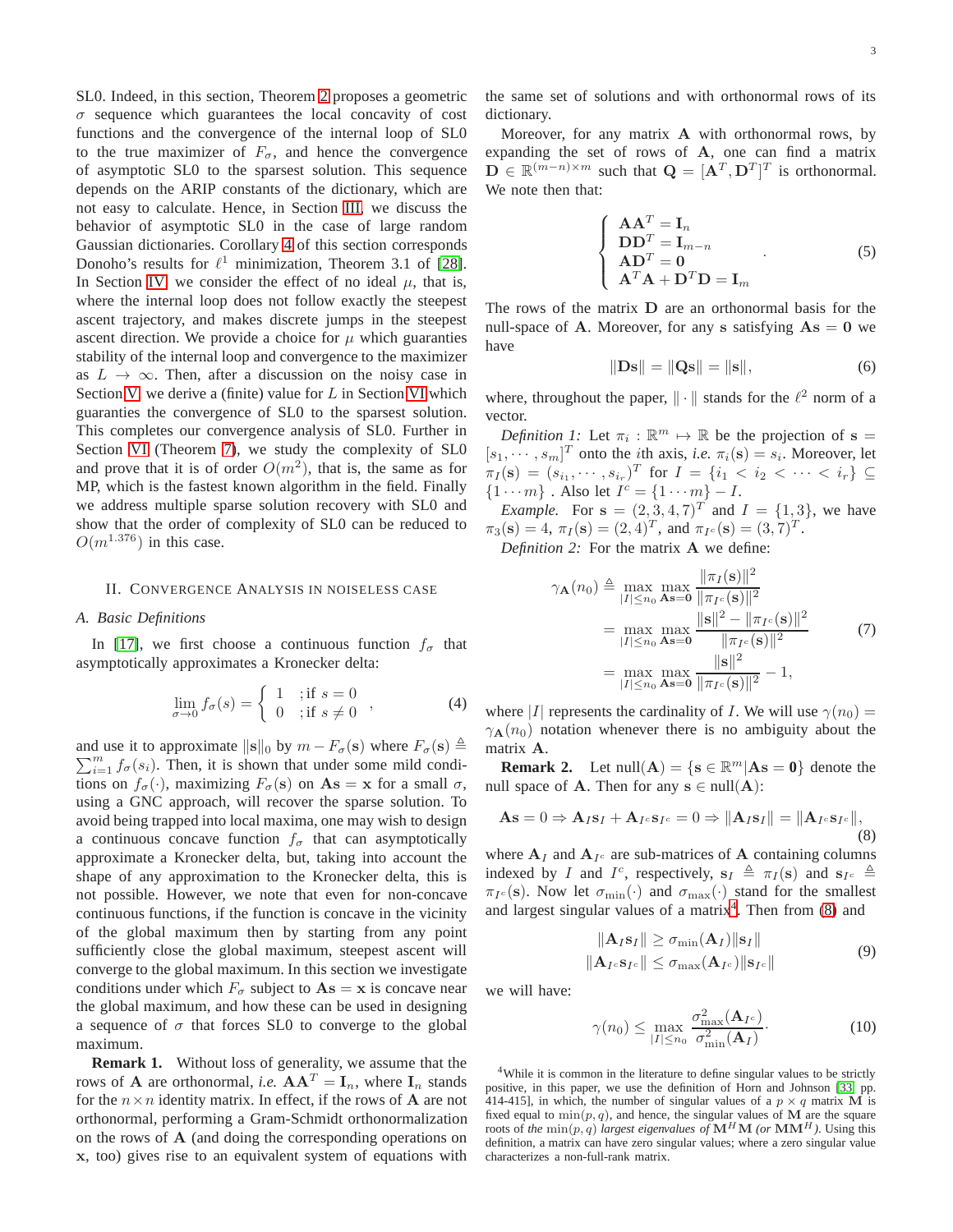By a similar argument:

<span id="page-3-0"></span>
$$
\gamma(n_0) + 1 \le \max_{|I| \le n_0} \frac{\sigma_{\max}^2(\mathbf{A})}{\sigma_{\min}^2(\mathbf{A}_I)} = \frac{\|\mathbf{A}\|_2^2}{\min_{|I| \le n_0} \sigma_{\min}^2(\mathbf{A}_I)}.
$$
 (11)

where  $\|\cdot\|_2$  denotes the spectral norm of a matrix, that is, its largest singular value.

**Remark 3.**  $\gamma(n) < \infty$  as long as A satisfies the URP. Observe that for any subset  $|I| \leq n$ , we have  $\sigma_{\max}^2(\mathbf{A}_{I^c})$  $\infty$ . When A has the URP, the columns of A<sub>I</sub> are linearly independent as long as  $|I| \leq n$ , and hence  $\sigma_{\min}^2(\mathbf{A}_I) > 0$ . Then [\(10\)](#page-2-3) implies that  $\gamma(n)$  is finite.

**Remark 4.**  $\gamma(n_0)$  is clearly an increasing function of  $n_0$ . **Remark 5.** Our definition of  $\gamma(n_0)$  in [\(7\)](#page-2-4) relates to the lower ARIC defined in [\(2\)](#page-1-3). From [\(11\)](#page-3-0) it is easy to see that for the ARIC  $\delta_k^{min}$  satisfying [\(2\)](#page-1-3),

<span id="page-3-9"></span>
$$
\gamma(n_0) + 1 \le \frac{\|\mathbf{A}\|_2^2}{1 - \delta_{n_0}^{\min}}.\tag{12}
$$

Considering the existing upper bounds on the ARIP con-stants [\[20\]](#page-13-8), it is straight forward to find upper bound on  $\gamma(n_0)$ . We discuss the upper bound on  $\gamma(n_0)$  in section [III.](#page-6-0)

**Remark 6.** For any  $n \times n$  nonsingular matrix Q, the null spaces of **A** and **QA** are equal, *i.e.*  ${s | As = 0} = {s | QAs =}$ 0}. Therefore,  $\gamma_{\mathbf{A}}(n_0) = \gamma_{\mathbf{QA}}(n_0)$  for any value of  $n_0$ .

**Remark 7.** Gram Schmidt orthonormalization involves left side multiplication by a nonsingular matrix. Therefore, it does not change the value of  $\gamma$ .

In [\[17\]](#page-13-5), we had used a family of Gaussian functions to approximate the  $\ell^0$  norm. In this paper we use quadratic splines instead. The second order derivative of these splines is easy to manipulate and this simplifies our convergence analysis.

*Definition 3:* Let  $f_{\gamma} : \mathbb{R} \mapsto \mathbb{R}$  denote a quadratic spline with knots at  $\{+1, -1, 1+\gamma, -1-\gamma\}$ , that is:

<span id="page-3-8"></span>
$$
f_{\gamma}(s) \triangleq \begin{cases} 1 - s^2/(1+\gamma) & ; \text{if } |s| \le 1 \\ (|s| - \gamma - 1)^2/(\gamma^2 + \gamma) & ; \text{if } 1 \le |s| \le 1 + \gamma \\ 0 & ; \text{if } |s| \ge 1 + \gamma \end{cases}
$$

We also define

<span id="page-3-5"></span>
$$
f_{\gamma,\sigma}(s) \triangleq f_{\gamma}(s/\sigma) \tag{14}
$$

and

<span id="page-3-1"></span>
$$
F_{\gamma,\sigma}(\mathbf{s}) \triangleq \sum_{i=1}^{m} f_{\gamma,\sigma}(s). \tag{15}
$$

In the rest of this paper, we use the notation  $F_{\gamma} = F_{\gamma,1}$ . We also use  $F_{\sigma} = F_{\gamma,\sigma}$  whenever there is no ambiguity about  $\gamma$ .

**Remark 8.**  $f_{\gamma}$  and  $f'_{\gamma}$  are both continuous, so that

<span id="page-3-7"></span>
$$
f'_{\gamma}(s) = \begin{cases} -2s/(1+\gamma) & ; \text{if } |s| \le 1\\ 2s/(\gamma^2 + \gamma) - 2/\gamma & ; \text{if } 1 \le s \le 1+\gamma\\ 2s/(\gamma^2 + \gamma) + 2/\gamma & ; \text{if } -1-\gamma \le s \le -1\\ 0 & ; \text{if } |s| \ge 1+\gamma \end{cases},
$$
(16)

and

<span id="page-3-2"></span>
$$
f''_{\gamma}(s) = \begin{cases} -2/(\gamma + 1) & ; \text{if } |s| \le 1 \\ 2/(\gamma^2 + \gamma) & ; \text{if } 1 \le |s| \le 1 + \gamma \\ 0 & ; \text{if } |s| \ge 1 + \gamma \end{cases} \tag{17}
$$

*Definition 4:* By  $\|\mathbf{s}\|_{0,\sigma}$ , we mean the number of elements of s which have absolute values greater than  $\sigma$ . In other words,  $\|\mathbf{s}\|_{0,\sigma}$  denotes the  $\ell^0$  norm of a clipped version of s, in which, the components with absolute values less than or equal to  $\alpha$ have been clipped to zero.

#### *B. Local concavity of the cost functions*

In this subsection, we show that  $F = F_{\gamma,\sigma}$  defined in [\(15\)](#page-3-1), with  $\gamma = \gamma(n_0)$ ,  $n_0 \leq n$ , and restricted to a certain subset of  $\mathcal{S}_{\mathbf{x}} \triangleq \{\mathbf{s} \in \mathbb{R}^m | \mathbf{A}\mathbf{s} = \mathbf{x}\},\$ is concave. Then, we show that this subset includes all points for which  $F > n_0/(1 + \gamma)$ .

<span id="page-3-3"></span>*Lemma 1:* Lets denote  $F = F_{\gamma,\sigma}$ , where  $\gamma = \gamma(n_0)$  for  $n_0 \leq n$ , and have A satisfy the URP. Let  $S_x \triangleq \{s \in$  $\mathbb{R}^m | \mathbf{A} \mathbf{s} = \mathbf{x} \}$  and C be the subset of  $\mathcal{S}_\mathbf{x}$  consisting of those solutions that have at most  $n_0$  elements with absolute values greater than  $\sigma$ , that is:

<span id="page-3-4"></span>
$$
\mathcal{C} \triangleq \{ \mathbf{s} \in \mathcal{S}_{\mathbf{x}} \mid \|\mathbf{s}\|_{0,\sigma} \le n_0 \}.
$$
 (18)

Then the Hessian matrix of  $F|_{\mathcal{C}}$ , where  $F|_{\mathcal{C}}$  denotes the restriction of  $F$  on  $\mathcal{C}$ , is negative semi-definite.

*Proof:* Let the linear transformation  $T : \mathbb{R}^{m-n} \mapsto \mathcal{S}_{\mathbf{x}}$ defined by  $\mathbf{s} = T(\mathbf{v}) \triangleq \mathbf{D}^T \mathbf{v} + \mathbf{A}^T \mathbf{x}$  for a constant x. T is clearly a linear isomorphism. Hence, instead of showing that the Hessian of  $F|_{\mathcal{C}}$  is negative semi-definite, we just need to show that the Hessian of  $G$  is negative semi-definite on  $T^{-1}(\mathcal{C}) \subseteq \mathbb{R}^{m-n}$ , where  $G = F \circ T$ .

Assume  $s \in \mathcal{C}$ . Clearly

$$
\mathbf{H}_G(\mathbf{v}) = \mathbf{D}\mathbf{H}_F(\mathbf{s})\mathbf{D}^T,
$$

where  $\mathbf{v} = T^{-1}(\mathbf{s})$  and

$$
\mathbf{H}_F(\mathbf{s}) = \text{diag}(f''_{\gamma,\sigma}(s_1), \dots, f''_{\gamma,\sigma}(s_m))
$$
  
= 
$$
\frac{1}{\sigma^2} \text{diag}(f''_{\gamma}(s_1/\sigma), \dots, f''_{\gamma}(s_m/\sigma))
$$
.

(13) C,  $|I| \le n_0$ . To prove that  $\mathbf{H}_G(\mathbf{v})$  is negative semi-definite, Let I be the set of indexes of those elements of  $s \in C$  that have absolute values greater than  $\sigma$ . From the definition of we have to show that  $\mathbf{u}^T \mathbf{D}^T \mathbf{H}_F(\mathbf{s}) \mathbf{D} \mathbf{u} \leq 0$  for all  $\mathbf{u} \in \mathbb{R}^m$ . Defining  $w \triangleq Du$ , we have  $Aw = ADu = 0$  and, therefore,  $w \in null(A)$ . Next we show that  $w^T H_F(s) w \leq 0$  for all  $w \in null(A)$ . We write:

<span id="page-3-10"></span>
$$
\mathbf{w}^T \mathbf{H}_F(\mathbf{s}) \mathbf{w} = \frac{1}{\sigma^2} \sum_{i=1}^m f''_\gamma (s_i/\sigma) w_i^2
$$
  
= 
$$
\frac{1}{\sigma^2} \sum_{i \in I} f''_\gamma (s_i/\sigma) w_i^2 + \frac{1}{\sigma^2} \sum_{i \notin I} f''_\gamma (s_i/\sigma) w_i^2.
$$
 (19)

By setting  $w_I$  and  $w_{I^c}$  equal to the sub-vectors of w indexed by  $I$  and  $I^c$ , from [\(7\)](#page-2-4) we have

<span id="page-3-6"></span>
$$
\frac{\|\mathbf{w}_I\|^2}{\|\mathbf{w}_{I^c}\|^2} = \frac{\|\pi_I(\mathbf{w})\|^2}{\|\pi_{I^c}(\mathbf{w})\|^2_2} \le \gamma(|I|) \le \gamma(n_0) = \gamma,
$$
 (20)

and hence, using [\(17\)](#page-3-2):

$$
\mathbf{w}^T \mathbf{H}_F(\mathbf{s}) \mathbf{w} \le -\frac{2}{1+\gamma} \frac{\|\mathbf{w}_{I^c}\|^2}{\sigma^2} + \frac{2}{\gamma^2 + \gamma} \frac{\|\mathbf{w}_I\|^2}{\sigma^2} \le 0,
$$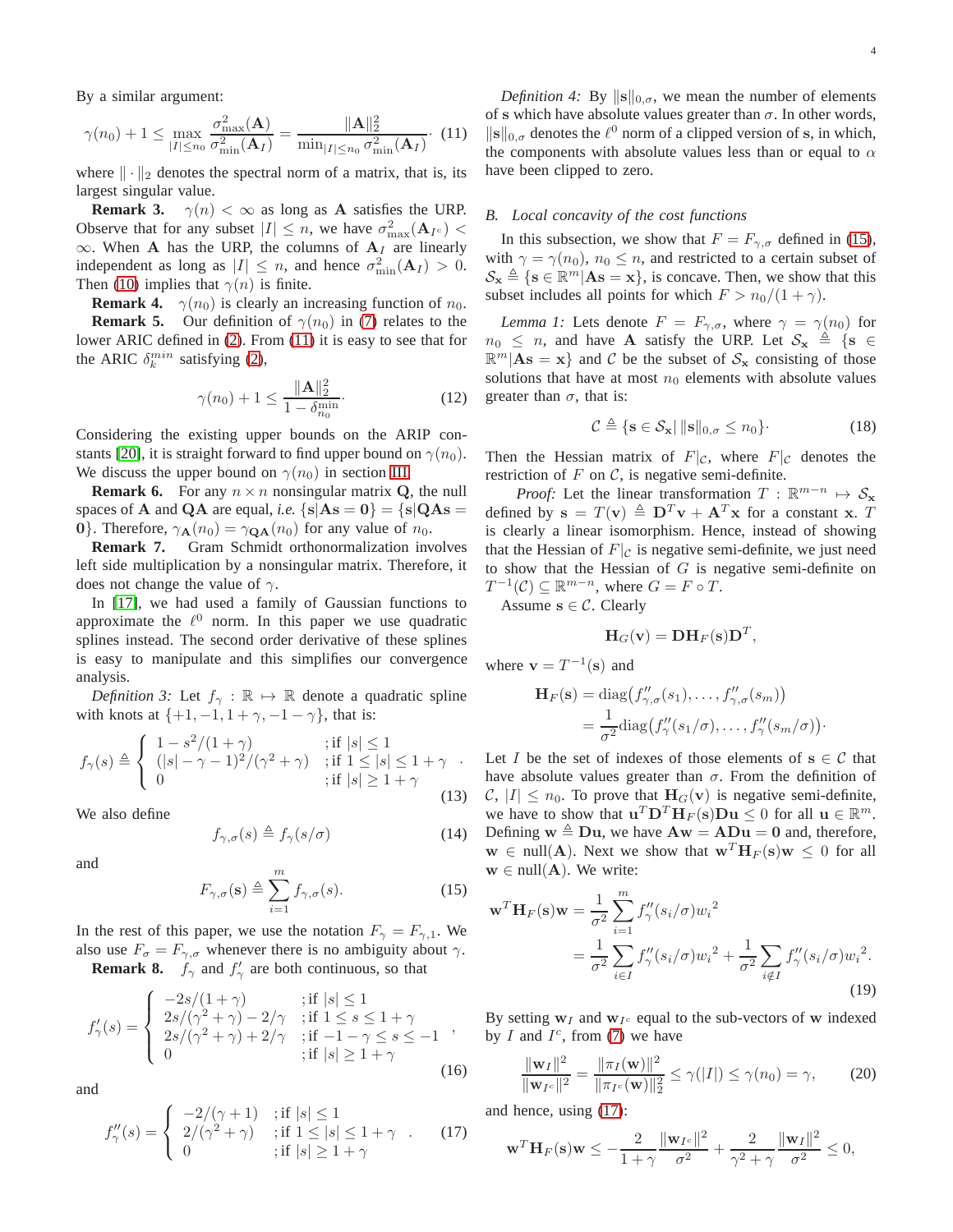<span id="page-4-2"></span>which completes the proof.

*Corollary 1:* Under the conditions of Lemma [1,](#page-3-3)  $F = F_{\gamma, \sigma}$ is concave at every  $s \in \mathcal{B}$ , where  $\mathcal{B} \triangleq \{s \in \mathcal{S}_x | F(s) \geq$  $m - n_0/(1 + \gamma)$ . Moreover, the region  $A \triangleq \{s \in S_x | F(s) \geq \gamma\}$  $m - n_0/(2 + 2\gamma) \leq \mathcal{B}$  is convex.

*Proof:* To prove the first part we show that  $\mathcal{B} \subseteq \mathcal{C}$ , where C is defined by [18.](#page-3-4) Let  $s \in B$  and  $I \triangleq \{1 \le i \le m | |s_i| > \sigma\}.$ Then  $\|\mathbf{s}\|_{0,\sigma} = |I|$ , and hence, to prove  $\mathbf{s} \in \mathcal{C}$  we have to show that  $|I| \leq n_0$ . We write:

$$
\forall i \in I : |s_i| \ge \sigma \Rightarrow 1 - f(s_i) \ge 1/(1+\gamma) \tag{21}
$$

$$
\mathbf{s} \in \mathcal{B} \Rightarrow \frac{n_0}{1+\gamma} \ge m - F(\mathbf{s}) = \sum_{i=1}^{m} \{1 - f(s_i)\}
$$

$$
\ge \sum_{i \in I} \{1 - f(s_i)\}.
$$
(22)

Substituting [\(21\)](#page-4-0) in [\(22\)](#page-4-1), we obtain  $n_0/(1+\gamma) \geq |I|/(1+\gamma)$ , which completes the proof of the first part.

To prove the second part, we consider  $s_1, s_2 \in \mathcal{A}$ . By definition, at most  $\frac{n_0}{2}$  elements of s<sub>1</sub> and s<sub>2</sub> can be greater than *σ*. Hence, if we define  $s(t) = (1 - t)s₁ + ts₂$ , for  $0 ≤ t ≤ 1$ , at most  $n_0$  elements of  $s(t)$  can have absolute values greater than  $\sigma$ . We know  $\dot{\mathbf{s}}(t) = \mathbf{s}_2 - \mathbf{s}_1 \in \text{null}(\mathbf{A})$ , and the hessian of F is negative semi-definite on null( $\bf{A}$ ) according to Lemma [1.](#page-3-3) Hence, if we define  $h(t) = F(\mathbf{s}(t))$ , we obtain:

$$
\ddot{h} = \dot{\mathbf{s}}^T \mathbf{H}_F \dot{\mathbf{s}} + (\nabla F)^T \ddot{\mathbf{s}} = \dot{\mathbf{s}}^T \mathbf{H}_F \dot{\mathbf{s}} \le 0
$$

Hence, h is concave on the [0, 1] interval, and for any  $0 \leq$  $t \leq 1$ , we have

$$
F(\mathbf{s}(t)) = h(t) \ge t \cdot h(1) + (1 - t) \cdot h(0) \ge m - n_0/(2 + 2\gamma)
$$

<span id="page-4-8"></span>. This implies that  $s(t) \in A$ , hence A is convex.

*Corollary 2:* Under the conditions of Lemma [1](#page-3-3) and the assumption that there exists a sparse solution  $s_0$  satisfying  $k \triangleq ||\mathbf{s}_0||_0 \leq n_0/(2 + 2\gamma)$ , by starting from any  $\hat{\mathbf{s}}$  satisfying  $F(\hat{\bf{s}}) \geq m - n_0/(2 + 2\gamma)$  and moving on the steepest ascent trajectory restricted to  $S_x$ , we reach the global maximum s<sub>\*</sub> of  $F|_{\mathcal{S}_{\mathbf{x}}}$ , satisfying  $F(\mathbf{s}_{*}) \geq m - k$ . More precisely, the solution of the differential equation

$$
\begin{cases} \dot{\boldsymbol{\alpha}}(t) = \nabla F|_{\mathcal{S}_{\mathbf{x}}} \\ \boldsymbol{\alpha}(0) = \hat{\mathbf{s}} \end{cases}
$$
 (23)

satisfies

$$
\lim_{t \to +\infty} \alpha(t) = \mathbf{s}_{*} \,. \tag{24}
$$

*Proof:* From Corollary [1](#page-4-2) we know that  $A = \{s | F(s) \geq 0\}$  $m - n_0/(2 + 2\gamma)$  is a convex region. By starting from any point in a convex region and moving on the steepest ascent trajectory of a function which is concave on that region, we achieve the global maximizer in that region. Therefore, the steepest ascent trajectory leads to the maximizer  $s_* \in A$ . Using the assumptions on sparse solution, we have  $s_0 \in A$ . Hence the maximizer clearly satisfies  $F(\mathbf{s}_*) \geq F(\mathbf{s}_0) \geq m-k$ .

## *C. The narrow variation property*

In this subsection, we introduce a notion of the narrow variation property, which states that whenever the values of  $F_{\sigma}$  at two points exceed a certain threshold, those two points are close to each other in the sense of the Euclidean distance between them being bounded by  $O(m^{1/2}\gamma^{1/2}\sigma)$ . Before stating Lemma [2,](#page-4-3) we repeat Theorem 1 from [\[17\]](#page-13-5). This theorem states that if for each value of  $\sigma$  we pick a point  $s_{\sigma}$  on  $S_{x}$  such that  $F_{\sigma}(s_{\sigma})$  is greater than a certain value  $m - n + k$ , then the sequence of these points converges to the sparsest solution as  $\sigma \to 0$ .

<span id="page-4-4"></span><span id="page-4-1"></span><span id="page-4-0"></span>*Theorem 1:* Consider a family of univariate functions  $f_{\sigma}$ , indexed by  $\sigma$ ,  $\sigma \in \mathbb{R}^+$ , satisfying the set of conditions:

- 1)  $\lim_{\sigma \to 0} f_{\sigma}(s) = 0$  ; for all  $s \neq 0$ <br>2)  $f_{\sigma}(0) = 1$  ; for all  $\sigma \in \mathbb{R}^+$
- 2)  $f_{\sigma}(0) = 1$  ; for all  $\sigma \in \mathbb{R}^+$
- 3)  $0 \leq f_{\sigma}(s) \leq 1$ ; for all  $\sigma \in \mathbb{R}^+, s \in \mathbb{R}$
- 4) For each positive values of  $\nu$  and  $\alpha$ , there exists  $\sigma_0 \in$  $\mathbb{R}^+$  that satisfies:

$$
|s| > \alpha \Rightarrow f_{\sigma}(s) < \nu \quad \text{; for all } \sigma < \sigma_0. \tag{25}
$$

Let  $F_{\sigma}(\mathbf{s}) \triangleq \sum_{i=1}^{n} f_{\sigma}(s_i)$ . Assume that **A** satisfies the URP,  $s_0 \in S_{\mathbf{x}}$  satisfies  $\|\mathbf{s}_0\|_0 = k \leq n/2$  and  $\mathbf{s}_{\sigma} \in S_{\mathbf{x}}$  satisfies  $F_{\sigma}(s_{\sigma}) \geq m - n + k$ . Then

$$
\lim_{\sigma \to 0} \mathbf{s}_{\sigma} = \mathbf{s}_0. \tag{26}
$$

**Remark [1](#page-3-3).** Note that the conditions on A in Lemma 1 are the same as in Theorem [1,](#page-4-4) and  $f_{\gamma,\sigma}$  defined in [\(14\)](#page-3-5) satisfies all the conditions 1 to 4 of Theorem [1,](#page-4-4) for any arbitrary value of  $γ$ .

The main idea of the following Lemma [2](#page-4-3) (and its proof) is very similar to that of Theorem [1.](#page-4-4) We prove that if  $F_{\gamma,\sigma}$ values at two points s<sub>1</sub> and s<sub>2</sub> in  $S_x$  are larger than m −  $n_0/(2+2\gamma)$ , then the distance between  $s_1$  and  $s_2$  is bounded by  $2\sqrt{m(\gamma+1)}\sigma$ .

<span id="page-4-3"></span>*Lemma 2:* Let  $F = F_{\gamma,\sigma}$  where  $\gamma = \gamma(n_0)$ . If for two points  $s_1$  and  $s_2$  of  $S_x$  we have:

<span id="page-4-5"></span>
$$
F(\mathbf{s}_i) \ge m - \frac{n_0}{2 + 2\gamma}, \quad i = 1, 2,
$$
 (27)

then:

<span id="page-4-7"></span>
$$
\|\mathbf{s}_1 - \mathbf{s}_2\| \le 2\sqrt{m(\gamma + 1)}\sigma. \tag{28}
$$

Moreover, if  $s_2 = s_0$ , we have a slightly stricter bound

$$
\|\mathbf{s}_1 - \mathbf{s}_0\| \le \sqrt{m(\gamma + 1)}\sigma.
$$
 (29)

*Proof:* The argument is similar to that of Lemma 1 of [\[17\]](#page-13-5), but made a bit more rigorous. Having in mind the proof of the first part of Corollary [1,](#page-4-2) observe that [\(27\)](#page-4-5) implies that  $s_1$  and  $s_2$  have at most  $n_0/2$  elements with absolute values greater than  $\sigma$ . Hence,  $s_1 - s_2$  has at most  $n_0$  elements with absolute values greater than  $2\sigma$ . Let *I* index those elements of  $s_1 - s_2$  with absolute values greater than  $2\sigma$ . Then  $|I| \leq n_0$ and

<span id="page-4-6"></span>
$$
\|\pi_{I^c}(\mathbf{s}_1 - \mathbf{s}_2)\|^2 \le |I^c|(2\sigma)^2 \le 4m\sigma^2. \tag{30}
$$

From  $(20)$  and  $(30)$ , we get

$$
\|\pi_I(\mathbf{s}_1 - \mathbf{s}_2)\|^2 \le 4m\sigma^2\gamma\tag{31}
$$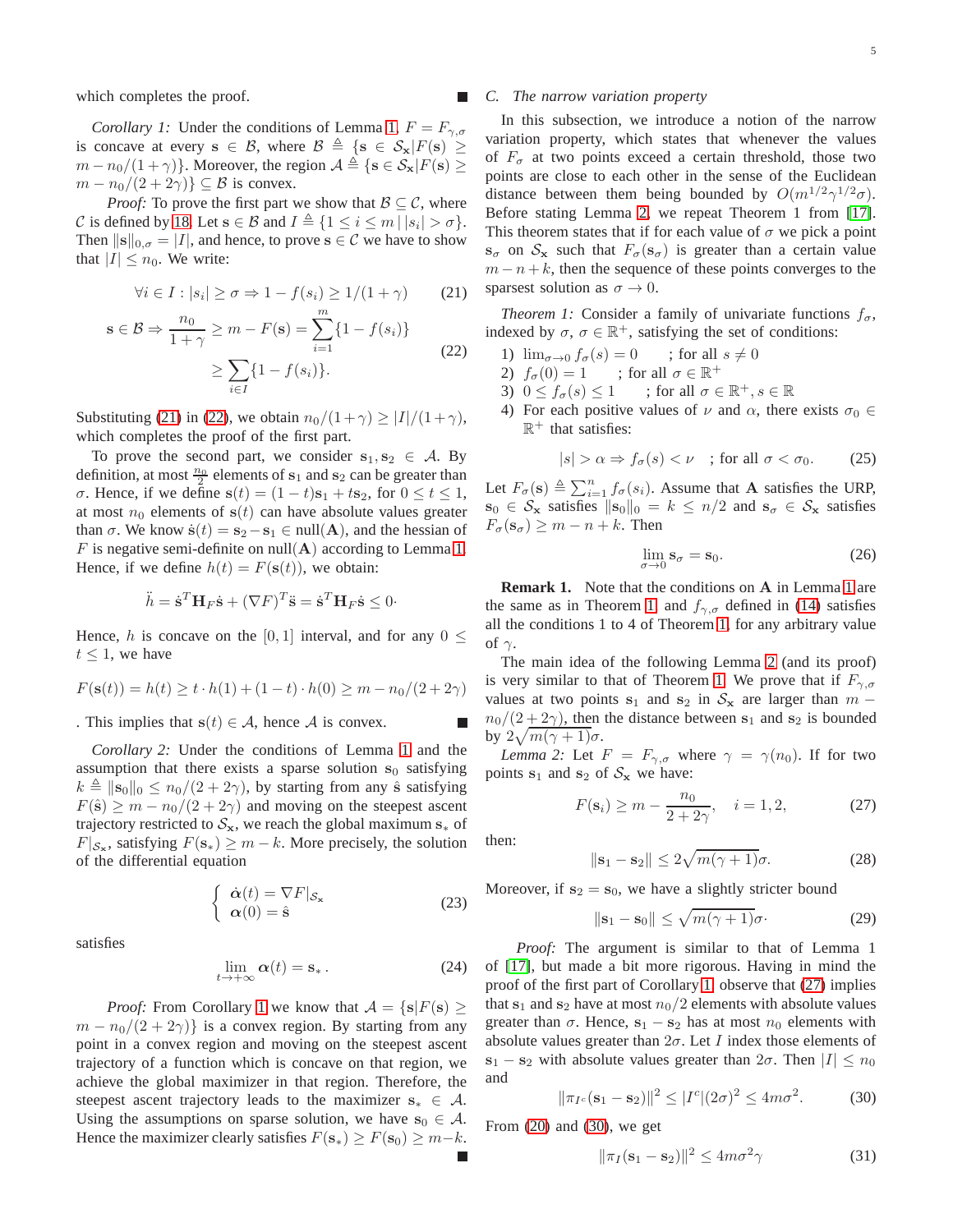and

$$
\|\mathbf{s}_1 - \mathbf{s}_2\|^2 \le 4m\sigma^2(1+\gamma),\tag{32}
$$

which yield [\(28\)](#page-4-7). If  $s_2 = s_0$ , we can conclude that  $s_1 - s_2$  has at most  $n_0$  elements with absolute values greater than  $\sigma$ , and hence

$$
\|\mathbf{s}_1 - \mathbf{s}_0\|^2 \le m\sigma^2(1+\gamma). \tag{33}
$$

#### *D. Bounded variations of cost functions*

Our cost functions have a nice property which  $\ell^0$  does not, *i.e.* they are continuous. In Lemma [3](#page-5-1) we show that the derivative of  $f$  is bounded, and as a result, small changes in s result in small changes in  $F(\mathbf{s})$ .

*Lemma 3:* For  $f = f_{\gamma,\sigma}$  and  $F = F_{\gamma,\sigma}$ :

<span id="page-5-2"></span><span id="page-5-1"></span>
$$
|f'(s)| < \frac{2}{(1+\gamma)\sigma} \tag{34}
$$

and

<span id="page-5-3"></span>
$$
|F(\mathbf{s}_1) - F(\mathbf{s}_2)| \le \frac{2\sqrt{m}}{(1+\gamma)\sigma} \|\mathbf{s}_1 - \mathbf{s}_2\| \tag{35}
$$

for any  $s \in \mathbb{R}$  and  $\mathbf{s}_1, \mathbf{s}_2 \in \mathbb{R}^m$ .

*Proof:* [\(34\)](#page-5-2) is a straight forward conclusion from [\(16\)](#page-3-7). To prove [\(35\)](#page-5-3), note that for any  $s \in \mathbb{R}^m$  we have

$$
\|\nabla F(\mathbf{s})\|_{2} = \sqrt{\sum_{i=1}^{m} |f'(s_i)|^2} \le \frac{2\sqrt{m}}{(1+\gamma)\sigma},
$$
 (36)

where  $\nabla F$  denotes the gradient of  $F : \mathbb{R}^m \to \mathbb{R}$ . Moreover, using the mean value theorem, for any  $s_1$  and  $s_2$  there exists  $a s \in \mathbb{R}^m$  such that

$$
F(\mathbf{s}_1) - F(\mathbf{s}_2) = \nabla F(\mathbf{s})^T (\mathbf{s}_1 - \mathbf{s}_2)
$$
 (37)

Therefore:

$$
|F(\mathbf{s}_1) - F(\mathbf{s}_2)| = |\nabla F(\mathbf{s})^T(\mathbf{s}_1 - \mathbf{s}_2)|
$$
  
\n
$$
\leq ||\nabla F(\mathbf{s})||_2 \cdot ||\mathbf{s}_1 - \mathbf{s}_2|| \leq \frac{2\sqrt{m}}{(1 + \gamma)\sigma} ||\mathbf{s}_1 - \mathbf{s}_2||.
$$
\n(38)

#### *E. The choice of parameters of the algorithm*

<span id="page-5-4"></span>At this point we have acquired the necessary tools for designing a sequence of  $\sigma$  values needed to successfully maximize  $F_{\gamma,\sigma}$ . The question remained to be solved is how, after finding the global maximum of  $F_{\gamma,\sigma}$  for some value of  $\sigma$ , we choose the next value of  $\sigma$  so that we are guaranteed to be in a (locally) concave area. More specifically, Lemma [2](#page-4-8) ensures that by starting from any point s satisfying  $F_{\gamma,\sigma}(\mathbf{s}) \geq m - n_0/(2 + 2\gamma)$  and following the steepest ascent trajectory of  $F_{\gamma,\sigma}$ , we end at the global maximum  $s_*$  of  $F_{\gamma,\sigma}$ satisfying  $F_{\gamma,\sigma}(\mathbf{s}_*) \geq m - k$ . The question we study next is how, knowing  $F_{\gamma,\sigma}(\mathbf{s}_*) \geq m-k$ , can we choose the next value of  $\sigma'$  subject to  $F_{\gamma,\sigma'}(\mathbf{s}_*) \geq m - n_0/(2+2\gamma)$ . In Lemma [4](#page-5-4) we present a constant c, for which  $\sigma' = c\sigma$  satisfies this condition. *Lemma 4:* For constants  $B \ge A \ge 0$ , let's define

<span id="page-5-6"></span>
$$
c \triangleq \frac{2m}{2m + B - A}.\tag{39}
$$

Then we have the following result:

<span id="page-5-7"></span>If 
$$
F_{\gamma,\sigma}(\mathbf{s}) \ge m - A
$$
, then  $F_{\gamma,c\sigma}(\mathbf{s}) \ge m - B$ , (40)

for any  $\mathbf{s} \in \mathbb{R}^m$ . Moreover

<span id="page-5-5"></span>
$$
F_{\gamma,\sigma}(\mathbf{s}) \ge m - \frac{\|\mathbf{s}\|^2}{(1+\gamma)\sigma^2}.\tag{41}
$$

*Proof:* For [\(41\)](#page-5-5) note that:

$$
f_{\gamma}(s/\sigma) \ge 1 - s^2/(1+\gamma)\sigma^2 \Rightarrow F_{\gamma,\sigma}(\mathbf{s}) \ge m - \frac{\|\mathbf{s}\|^2}{(1+\gamma)\sigma^2}.
$$

Let's define:

$$
\alpha(t) \triangleq F_{\gamma,\sigma/(1+t)}(\mathbf{s}) = F_{\gamma,\sigma}(\mathbf{s} + \mathbf{s}t) = \sum_{i=1}^{n} f_{\gamma,\sigma}(s_i + s_i t)
$$

for  $t \geq 0$ . Having  $|f'_{\gamma,\sigma}(s)| \leq 2/(1+\gamma)\sigma$  from [\(34\)](#page-5-2), and  $f'_{\gamma,\sigma}(s) = 0$  for  $|s| \ge (1 + \gamma)\sigma$  from [\(16\)](#page-3-7), we will have

$$
\left| \frac{d}{dt} \alpha(t) \right| = \left| \sum_{i=1}^{m} \frac{d}{dt} f_{\gamma, \sigma}(s_i + s_i t) \right| \le \sum_{i=1}^{m} |s_i| \cdot |f'_{\gamma, \sigma}(s_i + s_i t))|
$$

$$
= \sum_{|s_i| < \sigma(1+\gamma)} |s_i| \cdot |f'_{\gamma, \sigma}(s_i + s_i t))| \le 2m.
$$

Hence, by choosing  $t_0 = (B - A)/(2m)$ , we have

$$
|\alpha(t_0) - \alpha(0)| \le t_0 \left| \frac{d}{dt} \alpha(t) \right| \le B - A
$$

for some  $t \geq 0$ . Then, choosing  $c = 1/(1 + t_0)$  in [\(39\)](#page-5-6), we have

$$
|F_{c\sigma}(\mathbf{s}) - F_{\sigma}(\mathbf{s})| = |\alpha(t_0) - \alpha(0)| \le B - A,\tag{42}
$$

which leads to [\(40\)](#page-5-7).

Using Lemma [4,](#page-5-4) the following theorem states a sufficient condition for the convergence of an asymptotic version of SL0, in which the steepest ascent follows exactly the steepest ascent trajectory (*i.e.* the case  $\mu \to 0$  and  $L \to \infty$ ).

<span id="page-5-0"></span>*Theorem 2:* Assume **A** satisfies the URP and f is as defined in [\(13\)](#page-3-8), and also  $k \triangleq ||\mathbf{s}_0||_0 < n_0/(2 + 2\gamma)$ . Let  $\hat{\mathbf{s}} \triangleq \operatorname{argmin}_{\mathbf{As}=\mathbf{x}} \|\mathbf{s}\| = \mathbf{A}^{\dagger} \mathbf{x}$  and:

<span id="page-5-8"></span>
$$
\sigma_1 = \frac{\|\hat{\mathbf{s}}\|}{\sqrt{k(1+\gamma)}}\tag{43}
$$

<span id="page-5-9"></span>
$$
c = \frac{2m}{2m + n_0/(2 + 2\gamma) - k} < 1. \tag{44}
$$

If we choose the geometric sequence of  $\sigma$  according to  $\sigma_{j+1} =$  $c\sigma_j$ , and set  $s_1 = \hat{s}$  in the first step, and in each subsequent step, *i.e.*  $j \geq 2$ , start with  $s_{j-1}$  and move on the steepest ascent trajectory of  $F_{\sigma_j}$  to reach the maximizer  $s_j$ , then at each step:

 $F_{\sigma_j}(\mathbf{s}_j) \geq m - k$ 

and

$$
\lim_{j\to\infty} \mathbf{s}_j = \mathbf{s}_0.
$$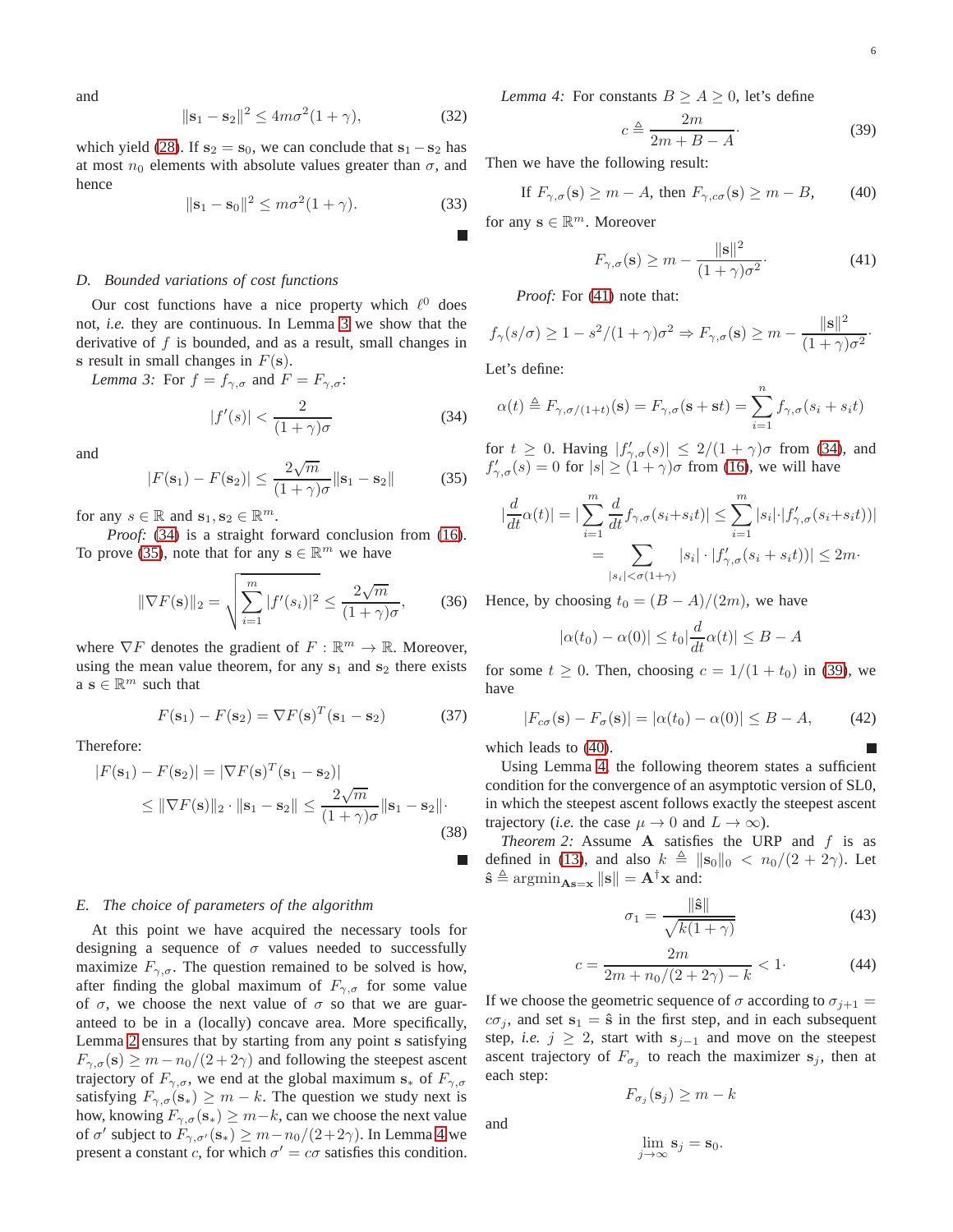*Proof:* By induction on j. First note that by substituting  $\sigma_1$  defined by [\(43\)](#page-5-8) in [\(41\)](#page-5-5), we have  $F_{\sigma_1}(\mathbf{s}_1) = F_{\sigma_1}(\hat{\mathbf{s}}) \ge$  $m-k$ . Moreover, by substituting c defined by [\(44\)](#page-5-9) in Lemma [4](#page-5-4) we conclude

<span id="page-6-1"></span>
$$
F_{\sigma}(\mathbf{s}) \ge m - k \Rightarrow F_{c\sigma}(\mathbf{s}) \ge m - \frac{n_0}{2 + 2\gamma},\qquad(45)
$$

for any  $s \in \mathbb{R}^m$ . Now, to complete the induction, assume  $F_{\sigma_{j-1}}(\mathbf{s}_{j-1}) \geq m - k$ . Then, from [\(45\)](#page-6-1)

$$
F_{\sigma_j}(\mathbf{s}_{j-1}) = F_{c\sigma_{j-1}}(\mathbf{s}_{j-1}) \ge m - \frac{n_0}{2 + 2\gamma}.
$$
 (46)

Therefore, according to Lemma [2,](#page-4-8) the  $s_i$  which is achieved by starting at  $s_{i-1}$  and following the steepest ascent trajectory of  $F_{\sigma_j}$ , satisfies  $F_{\sigma_j}(\mathbf{s}_j) \geq m - k$ .

To prove the second part of Theorem [2,](#page-5-0) note that  $\sigma_j \to 0$ as  $j \to \infty$  (since  $c < 1$ ) and  $m - k \ge m - n + k$  (since  $k \leq n_0/2 \leq n/2$ , hence the sequence of  $s_i$  satisfies the conditions of Theorem [1.](#page-4-4) The same conclusion also follows from Lemma [2,](#page-4-3) since  $F_{\sigma}(\mathbf{s}_j) \geq m - k \geq m - n_0/(2 + 2\gamma)$ results in

$$
\|\mathbf{s}_j - \mathbf{s}_0\| \le \sqrt{m(\gamma + 1)}\sigma_j \to 0. \tag{47}
$$

**Remark 1.** Theorem [2](#page-5-0) proves the convergence of an asymptotic version of SL0, in which the internal loop steps precisely along the steepest ascent trajectory. This corresponds to  $\mu \to 0$  and  $L \to \infty$  in Fig. [1.](#page-1-0) We will discuss later in Section [IV](#page-7-1) the case of  $\mu > 0$  (discrete steps in the steepest ascent directions), and propose a value for  $\mu$  which guarantees the convergence, provided that the internal loop is repeated until the convergence is achieved (corresponding to  $L \to \infty$ ). Finally, Section [VI](#page-9-0) proposes a value for  $L$  that guarantees the convergence and that completes the convergence analysis of SL0.

**Remark 2.** In [\[17\]](#page-13-5) (Remark 5, section III) we heuristically justified that  $\sigma_1$  should be chosen proportional to the maximum absolute value of elements of  $s$ , *i.e.*  $\max_i |s_i|$ . This choice is now better justified by Theorem [2,](#page-5-0) Eq. [\(43\)](#page-5-8).

**Remark 3.** In Experiment 2 of [\[17\]](#page-13-5) we had observed that the value of c depended on the sparsity  $(k)$  of the solution, and not as much on any other parameter of SL0 (see Fig. 3 of [\[17\]](#page-13-5)). The optimal value of  $c$  grew with increasing  $k$  and tended to 1 as  $k \to n/2$ . Equation [\(44\)](#page-5-9) supports this observation, as the value of  $c$  depends only on the value of  $k$  (and of course, the system scale), and  $c \to 1$  as  $k \to n_0/2(1+\gamma)$ .

*Corollary 3:* Asymptotic SL0 (when  $\mu \to 0$  and  $L \to \infty$ ) converges to the sparse solution if

<span id="page-6-2"></span>
$$
\alpha \delta_{\lceil 2k\alpha \rceil}^{\min} + \|\mathbf{A}\|_2 \le \alpha,\tag{48}
$$

where  $k = ||\mathbf{s}||_0$ ,  $\alpha > 1$  is an arbitrary constant,  $\delta_k^{\min}$  is the lower ARIC, and  $\|\mathbf{A}\|_2$  denotes the spectral norm of A.

*Proof:* If [\(48\)](#page-6-2) holds, by setting  $n_0 = \lfloor 2\alpha k \rfloor$  and using [\(12\)](#page-3-9), it is easy to see that  $\gamma(n_0) + 1 < \alpha$ . Hence, the condition of Theorem [2,](#page-5-0) *i.e.*  $\|\mathbf{s}\|_0 < n_0/(2 + 2\gamma(n_0))$ , holds and the convergence is guaranteed.

#### III. LARGE RANDOM GAUSSIAN MATRICIES

<span id="page-6-0"></span>Our sparsity constraint for successful recovery of the sparse solution is of the form  $k < n_0/(2 + 2\gamma)$ , where  $\gamma = \gamma(n_0)$ depends on the matrix A. It is not practical to precisely calculate  $\gamma(n_0)$  for large scale systems since computational complexity grows exponentially<sup>[5](#page-6-3)</sup>. However, in the case of random Gaussian matrices we can find reasonable almost sure (a.s.) upper-bounds on  $\gamma(n_0)$ , which make it possible to compare our results with the ones for  $\ell^1$ -minimization [\[28\]](#page-13-16), [\[23\]](#page-13-11), [\[24\]](#page-13-12), [\[25\]](#page-13-13). In this section we assume that A has independent identically distributed (i.i.d) entries drawn from a normal distribution with zero mean and variance  $1/n$ .

We use Theorem II.13 of [\[27\]](#page-13-15). Let G be an  $l \times n$  random matrix with i.i.d. entries drawn from a  $N(0, 1/n)$  distribution. We are interested in singular values of G, or equivalently, eigenvalues of  $G<sup>T</sup>G$ , and, in particular, the smallest and the largest one. In [\[27\]](#page-13-15), [\[26\]](#page-13-14), authors prove that

<span id="page-6-4"></span>
$$
\mathbb{P}\left\{\sigma_{\max}(\mathbf{G}) > 1 + \sqrt{l/n} + r\right\} \le \exp(-nr^2/2) \tag{49}
$$

and also

$$
\mathbb{P}\left\{\sigma_{\min}(\mathbf{G}) < 1 - \sqrt{l/n} - r\right\} \le \exp(-nr^2/2). \tag{50}
$$

They prove the above inequalities for the case  $l \leq n$ . It is not difficult to check that [\(49\)](#page-6-4) holds for the case  $l > n$  as well, since from definition of G,  $\sqrt{n/l}$  G<sup>T</sup> is an  $n \times l$  normal distributed matrix with variance  $1/l$ . In this case, we can use [\(49\)](#page-6-4) to conclude that

$$
\mathbb{P}\left\{\sigma_{\max}(\sqrt{n/l}\,\mathbf{G}^T) > 1 + \sqrt{n/l} + r\right\} \le \exp(-lr^2/2)\cdot
$$

Noting that  $\sigma_{\max}(\sqrt{n/l} \mathbf{G}^T) = \sqrt{n/l} \sigma_{\max}(\mathbf{G})$  and setting  $r' = r \sqrt{l/n}$  we get the desired result.

In the following theorem, using arguments similar to ones used for bounding the symmetric and asymmetric RICs [\[23\]](#page-13-11), [\[24\]](#page-13-12), [\[25\]](#page-13-13), [\[20\]](#page-13-8), we prove that with high probability the value of  $\gamma$  is bounded.

<span id="page-6-7"></span>*Theorem 3:* If **A** is a random Gaussian matrix with i.i.d. zero mean entries of variance  $1/n$  and if  $\alpha = n/m$  and  $\beta = n_0/m$  are fixed, then

$$
\mathbb{P}\left\{\gamma(n_0) > \frac{(1+\sqrt{1/\alpha}+\epsilon)^2}{(1-\sqrt{\beta/\alpha}-r)^2}\right\} \le \exp(-nr^2/2 + nr_0^2/2) + \exp(-n\epsilon^2/2), \quad (51)
$$

which tends to zero as  $m \to \infty$ , provided that  $\epsilon > 0$  and  $r > r_0$  where

<span id="page-6-6"></span><span id="page-6-5"></span>
$$
r_0 \triangleq \sqrt{2\beta/\alpha \log(e/\beta)}\tag{52}
$$

and  $e = \exp(1)$  denotes the Euler's constant (the base of natural logarithm).

*Proof:* Let *I* be some subset of  $\{1, \dots, m\}$  with  $|I| = n_0$ . Then,  $A_I$  is  $n_0 \times n$  and

$$
\mathbb{P}\left\{\sigma_{\max}(\mathbf{A}) > 1 + \sqrt{m/n} + \epsilon\right\} \le \exp(-n\epsilon^2/2) \tag{53}
$$

<span id="page-6-3"></span><sup>5</sup>Even a deterministic upper bound on  $\gamma$  using [\(12\)](#page-3-9) is not practical. The upper bound depends on Euclidean norm of A and the lower ARIC. Precise calculaion of ARIC requires enumerating all possible  $n_0$ -column submatrices of A and computing their smallest singular values.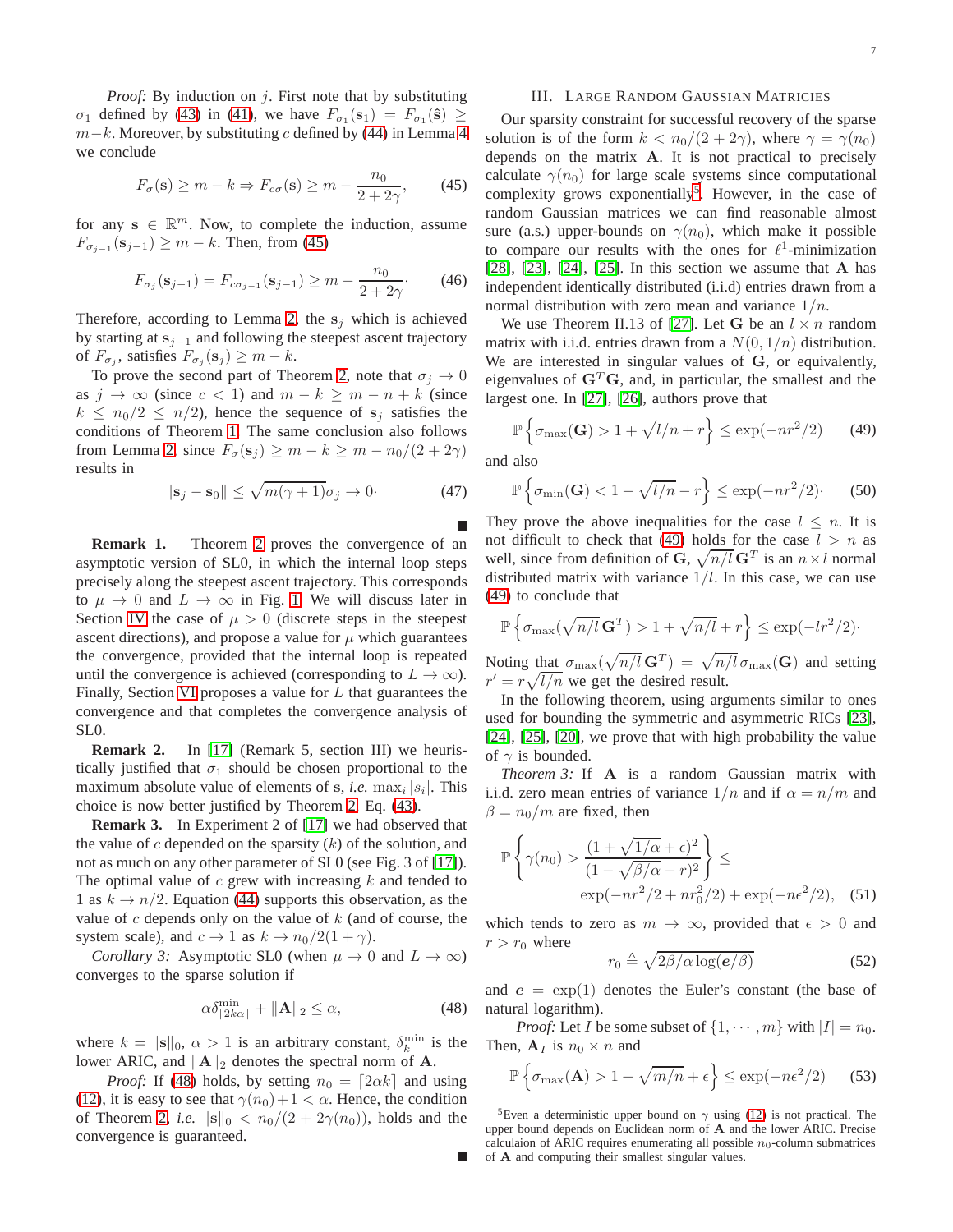and

$$
\mathbb{P}\left\{\sigma_{\min}(\mathbf{A}_I) < 1 - \sqrt{n_0/n} - r\right\} \le \exp(-nr^2/2) \quad (54)
$$

for any subset  $|I| = n_0$ . There are a total of  $\binom{m}{n_0}$  such subsets, which means

$$
\mathbb{P}\left\{\min_{|I|=n_0}\sigma_{\min}(\mathbf{A}_I) < 1 - \sqrt{n_0/n} - r\right\} \leq \binom{m}{n_0}e^{-nr^2/2}.\tag{55}
$$

Then, using [\(11\)](#page-3-0) we have

$$
\mathbb{P}\left\{\gamma(n_0) > \frac{(1+\sqrt{m/n}+\epsilon)^2}{(1-\sqrt{n_0/n}-r)^2}\right\} \le
$$

$$
\binom{m}{n_0} \exp(-nr^2/2) + \exp(-n\epsilon^2/2). \quad (56)
$$

From

$$
\binom{m}{n_0} \le \left(\frac{me}{n_0}\right)^{n_0} \le \exp\left(n_0 \log(m\epsilon/n_0)\right) \qquad (57)
$$

we get

$$
\mathbb{P}\left\{\gamma(n_0) > \frac{(1+\sqrt{m/n}+\epsilon)^2}{(1-\sqrt{n_0/n}-r)^2}\right\} \le \exp\left(n_0\log(m\epsilon/n_0) - nr^2/2\right) + \exp(-n\epsilon^2/2). \quad (58)
$$

<span id="page-7-0"></span>If we assume  $\alpha = n/m$  and  $\beta = n_0/m$  are fixed, then by defining  $r_0$  as in [\(52\)](#page-6-5), we obtain [\(51\)](#page-6-6) as  $m \to \infty$ .

*Corollary 4:* Let's define  $\gamma(\alpha, \beta)$  as follows:

$$
\gamma(\alpha, \beta) \triangleq \frac{(1 + \sqrt{1/\alpha})^2}{\left(1 - \sqrt{\beta/\alpha} - \sqrt{2\beta/\alpha \log(e/\beta)}\right)^2},
$$

if  $1 - \sqrt{\frac{\beta}{\alpha}} - \sqrt{\frac{2\beta}{\alpha \log(e/\beta)}} > 0$ , and otherwise  $\gamma(\alpha, \beta) \rightarrow +\infty$ . Let also

<span id="page-7-2"></span>
$$
\rho(\alpha) \triangleq \max_{0 \le \beta \le \alpha} \frac{\beta}{2 + 2\gamma(\alpha, \beta)}.
$$
\n(59)

Then,  $\rho(\alpha) > 0$  for any  $\alpha > 0$ . Moreover, we can guarantee that for almost every large system with ratio  $n/m \to \alpha$ , the asymptotic SL0 can recover the sparse solutions satisfying  $\|\mathbf{s}\|_0 \leq \rho(\alpha)m$ .

*Proof:* To show  $\rho(\alpha) > 0$ , simply note that

$$
\lim_{\beta \to 0^+} \frac{\beta}{2 + 2\gamma(\alpha, \beta)} = 0^+.
$$
 (60)

For the second part, it suffice to apply Theorem [3](#page-6-7) with  $n_0 =$  $\lceil \beta^*m \rceil$ , where  $\beta^*$  is the value of  $\beta$  that maximizes  $\gamma(\alpha, \beta)$  in [\(59\)](#page-7-2).

## <span id="page-7-1"></span>IV. STABILITY OF THE INTERNAL LOOP AND ITS EXPONENTIAL CONVERGENCE RATE

From Fig. [1,](#page-1-0) the steepest ascent steps in SL0 are of the form:

<span id="page-7-5"></span>
$$
\mathbf{s}_{i+1} = \mathbf{s}_i + \mu \sigma^2 \mathbf{D}^T \mathbf{D} \nabla F | \mathbf{s}_i \tag{61}
$$

where  $D^T D$  is the orthogonal projection on null(A) and  $\mu$ is the step size parameter. Until now, we have considered convergence of what we refer to as asymptotic version of SL0 (corresponding to  $\mu \to 0$  and  $L \to \infty$ ), in which the steps of the internal loop of Fig. [1](#page-1-0) follow exactly along the steepest ascent trajectory . In this section, we study how to choose the parameter  $\mu$ . For this part of the analysis, we assume the internal loop is repeated until convergence (corresponding to  $L \to \infty$ ).

*Lemma 5:* Let  $F = F_{\gamma', \sigma}$ , where  $\gamma' > \gamma = \gamma(n_0)$  and  $\sigma > 0$  is arbitrary. Let also  $\lambda_{\min}$  and  $\lambda_{\max}$  denote the smallest and largest eigenvalues of  $-\mathbf{D}\sigma^2\mathbf{H}_F(\mathbf{s})\mathbf{D}^T$  respectively (note that the values of  $\lambda_{\min}$  and  $\lambda_{\max}$  depend on s). Then for all  $\mathbf{s} \in \mathbb{R}^m$ 

$$
\lambda_{\max} \le \frac{2}{1+\gamma} \tag{62}
$$

and for all  $s \in A$ 

$$
\lambda_{\min} \ge \frac{2(\gamma' - \gamma)}{(1 + \gamma)(\gamma' + \gamma'^2)}.\tag{63}
$$

*Proof:* For convenience, let's define

<span id="page-7-4"></span>
$$
\lambda'_{\max} \triangleq \frac{2}{1+\gamma}, \quad \lambda'_{\min} \triangleq \frac{2(\gamma'-\gamma)}{(1+\gamma)(\gamma'+\gamma'^2)},\tag{64}
$$

so that we need to show that

<span id="page-7-3"></span>
$$
\lambda_{\max} \le \lambda'_{\max}, \quad \lambda_{\min} \ge \lambda'_{\min}.
$$
 (65)

We know that for any matrix M with maximum and minimum eigenvalues  $\lambda_{\text{max}}(\textbf{M})$  and  $\lambda_{\text{min}}(\textbf{M})$ ,  $\textbf{M} - \lambda \textbf{I}$  is positive semi-definite if and only if  $\lambda \leq \lambda_{\min}(\mathbf{M})$ . Moreover  $M - \lambda I$  is negative semi-definite if and only if  $\lambda \ge \lambda_{\text{max}}$ .

To prove [\(65\)](#page-7-3), we show that  $\mathbf{D}(\sigma^2 \mathbf{H}_F(\mathbf{s}) + \lambda'_{\max} \mathbf{I}) \mathbf{D}^T$  is positive semi-definite for all  $\mathbf{s} \in \mathbb{R}^m$ , and  $\mathbf{D}(\sigma^2 \mathbf{H}_F(\mathbf{s}) + \sigma^2 \mathbf{H}_F(\mathbf{s}))$  $\lambda'_{\min}I$ ) $D^T$  is negative semi-definite as long as  $s \in A$ . Following steps of the proof of Lemma [1,](#page-3-3) the former follows from

$$
\mathbf{w}^T \left( \sigma^2 \mathbf{H}_F(\mathbf{s}) + \lambda'_{\max} \mathbf{I} \right) \mathbf{w} \ge (\lambda'_{\max} - \frac{2}{1+\gamma}) \|\mathbf{w}\|^2 \ge 0.
$$
\n(66)

To show the second assertion, from [\(20\)](#page-3-6) we obtain  $\|\mathbf{w}_I\|^2 / \|\mathbf{w}_I^c\|^2 \le \gamma$ . Then, from [\(19\)](#page-3-10) we have

$$
\mathbf{w}^T \left( \sigma^2 \mathbf{H}_F(\mathbf{s}) + \lambda'_{\min} \mathbf{I} \right) \mathbf{w} \le (\lambda'_{\min} - \frac{2}{1+\gamma}) \|\mathbf{w}_{I^c}\|^2
$$
  
+  $(\lambda'_{\min} + \frac{2}{\gamma^2 + \gamma}) \|\mathbf{w}_I\|^2 \le 0.$  (67)

Hence,  $D(\sigma^2 H_F(s) + \lambda'_{\text{min}} I) D^T$  and  $D(\sigma^2 H_F(s) +$  $\lambda'_{\max} I$ ) $D<sup>T</sup>$  are negative and positive semi-definite respectively, and [\(65\)](#page-7-3) holds.

<span id="page-7-9"></span>*Theorem 4:* Let  $F = F_{\gamma', \sigma}$ , where  $\gamma' > \gamma = \gamma(n_0)$ . Suppose also that:

<span id="page-7-6"></span>
$$
F(\mathbf{s}_i) \ge m - \frac{n_0}{2 + 2\gamma}.\tag{68}
$$

Then, by setting

<span id="page-7-7"></span>
$$
\mu = 2/(\lambda'_{\min} + \lambda'_{\max}),\tag{69}
$$

where  $\lambda'_{\text{max}}$  and  $\lambda'_{\text{min}}$  are as defined in [\(64\)](#page-7-4), it is guaranteed that

<span id="page-7-8"></span>
$$
\|\mathbf{s}_{i+1} - \mathbf{s}_{opt}\| \leq \mathbf{CR}' \|\mathbf{s}_i - \mathbf{s}_{opt}\|,\tag{70}
$$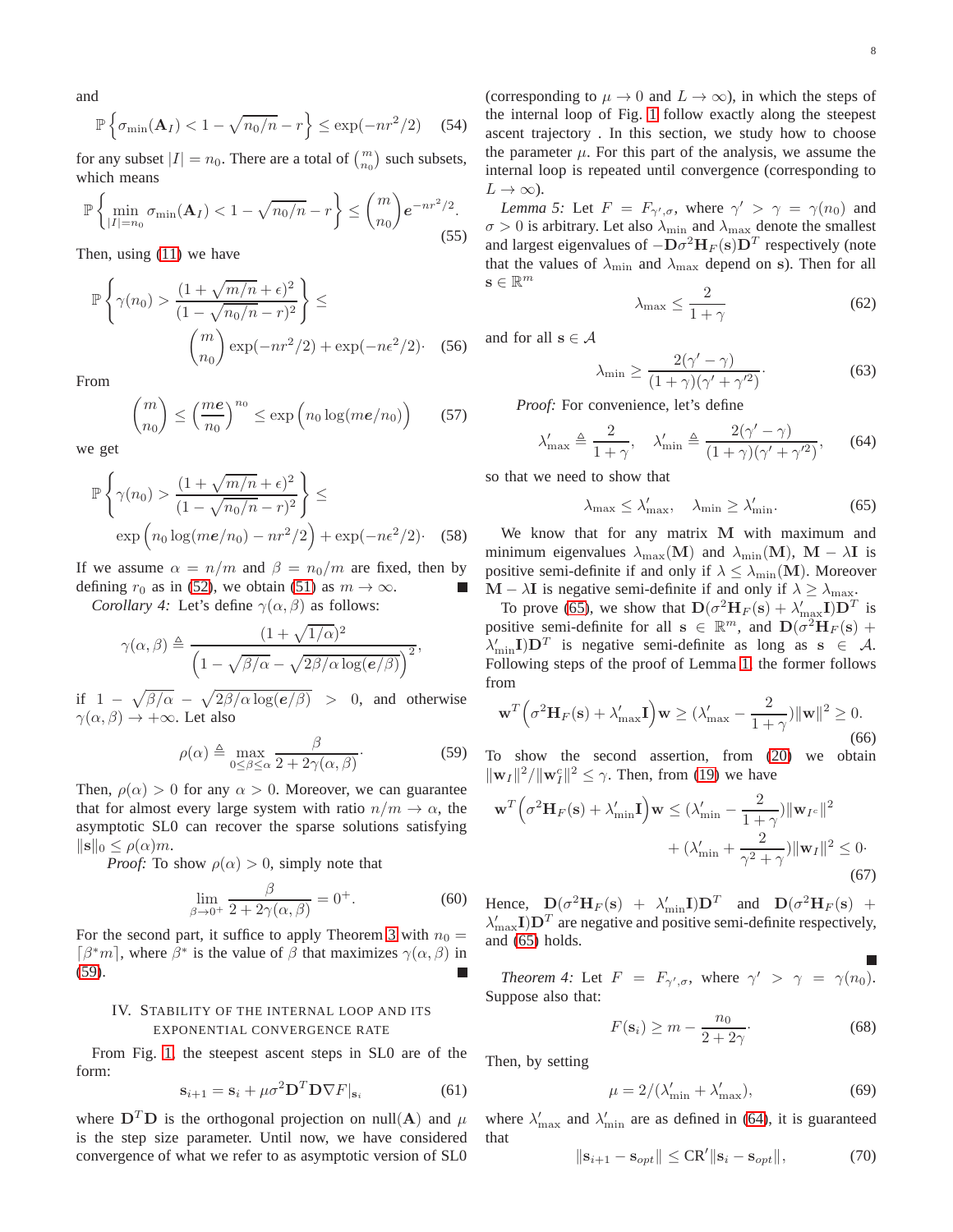where  $s_{opt}$  is the maximizer of F on  $S_{\mathbf{x}}$ ,  $s_{i+1}$  is as defined in [\(61\)](#page-7-5), and CR<sup> $\prime \triangleq (\lambda'_{\text{max}} - \lambda'_{\text{min}})/(\lambda'_{\text{max}} + \lambda'_{\text{min}})$  determines</sup> the convergence rate. Moreover:

<span id="page-8-5"></span>
$$
F(\mathbf{s}_{i+1}) \ge F(\mathbf{s}_i). \tag{71}
$$

*Proof:* The proof consists of the following steps.

**Step 1**: From [\(68\)](#page-7-6),  $s_i \in A$  and  $s_{opt} \in A$ , where A is as defined in Corollary [1.](#page-4-2) From Corollary [1,](#page-4-2)  $A$  is convex and  $F$ is concave on A. Hence,  $s_{opt}$  satisfies:

<span id="page-8-1"></span>
$$
\mathbf{s}_{opt} = \mathbf{s}_{opt} + \mu \sigma^2 \mathbf{D}^T \mathbf{D} \nabla F |_{\mathbf{s}_{opt}} \Leftrightarrow \mathbf{D} \nabla F |_{\mathbf{s}_{opt}} = 0. \tag{72}
$$

Subtracting [\(72\)](#page-8-1) from [\(61\)](#page-7-5), we have

$$
\mathbf{s}_{i+1} - \mathbf{s}_{opt} = \mathbf{s}_i - \mathbf{s}_{opt} + \mu \sigma^2 \mathbf{D}^T \mathbf{D} (\nabla F | \mathbf{s}_i - \nabla F | \mathbf{s}_{opt}). \tag{73}
$$

Multiplying by **D** and setting  $DD<sup>T</sup> = I$ , we get

$$
\mathbf{D}(\mathbf{s}_{i+1} - \mathbf{s}_{opt}) = \mathbf{D}(\mathbf{s}_i - \mathbf{s}_{opt}) + \mu \sigma^2 \mathbf{D} (\nabla F |_{\mathbf{s}_i} - \nabla F |_{\mathbf{s}_{opt}}),
$$
\n(74)

From the mean value theorem, there exists a  $t \in [0, 1]$  such that  $\mathbf{s}' \triangleq t\mathbf{s}_{opt} + (1 - t)\mathbf{s}_i$  satisfies:

$$
\mathbf{D}(\mathbf{s}_{i+1} - \mathbf{s}_{opt}) = \mathbf{D}(\mathbf{s}_i - \mathbf{s}_{opt}) + \mu \sigma^2 \mathbf{D} \mathbf{H}_F(\mathbf{s}')( \mathbf{s}_i - \mathbf{s}_{opt}).
$$
\n(75)

Since  $\{s_i, s_{opt}\} \in \mathcal{A}$ , it means that  $s' \in \mathcal{A}$ . Also, since  $(s_i$  $s_{opt}$ ) ∈ null(A), it is equal to its projection to null(A), that is,  $s_i - s_{opt} = D^T D(s_i - s_{opt})$ . Therefore, the above equation can be written as

$$
\mathbf{D}(\mathbf{s}_{i+1} - \mathbf{s}_{opt}) = \left(\mathbf{I} + \mu \sigma^2 \mathbf{D} \mathbf{H}_F(\mathbf{s}') \mathbf{D}^T\right) \mathbf{D}(\mathbf{s}_i - \mathbf{s}_{opt}). \tag{76}
$$

Since  $(s_i - s_{opt})$  and  $(s_{i+1} - s_{opt})$  are both in null(A), from [\(6\)](#page-2-5) we can write

<span id="page-8-4"></span>
$$
\|\mathbf{s}_{i+1} - \mathbf{s}_{opt}\| \le \|\mathbf{I} + \mu \sigma^2 \mathbf{D} \mathbf{H}_F(\mathbf{s}') \mathbf{D}^T\|_2 \cdot \|\mathbf{s}_i - \mathbf{s}_{opt}\|. \tag{77}
$$

**Step 2**: Let's define the Rate of Convergence (CR) as

<span id="page-8-2"></span>
$$
CR = ||\mathbf{I} + \mu \sigma^2 \mathbf{D} \mathbf{H}_F(\mathbf{s}') \mathbf{D}^T ||_2
$$
  
= max{ |1 - \mu\lambda\_{\min}|, |1 - \mu\lambda\_{\max}| }  
= max{1 - \mu\lambda\_{\min}, -1 + \mu\lambda\_{\min}, -1 + \mu\lambda\_{\max}, 1 - \mu\lambda\_{\max} }  
= max{1 - \mu\lambda\_{\min}, -1 + \mu\lambda\_{\max}}, (78)

where  $\lambda_{\text{min}}$  and  $\lambda_{\text{max}}$  are the smallest and largest eigenvalues of  $-\mathbf{D}\sigma^2\mathbf{H}_F(\mathbf{s}')\mathbf{D}^T$ . The value of  $\mu$  that optimizes CR is  $\mu = 2/(\lambda_{\text{max}} + \lambda_{\text{min}})$ , which results in

$$
CR = 1 - 2\frac{\lambda_{\min}}{\lambda_{\max} + \lambda_{\min}} = \frac{\lambda_{\max} - \lambda_{\min}}{\lambda_{\max} + \lambda_{\min}} = \frac{\kappa - 1}{\kappa + 1}, \quad (79)
$$

where  $\kappa = \kappa(-\sigma^2 \mathbf{DH}_F(\mathbf{s'})\mathbf{D}^T) = \lambda_{\max}/\lambda_{\min}$  denotes the condition number of matrix D. With this definition, we have

$$
\|\mathbf{s}_{i+1} - \mathbf{s}_{opt}\| \leq \mathbf{CR} \|\mathbf{s}_i - \mathbf{s}_{opt}\|.
$$
 (80)

Computing  $\lambda_{\text{max}}$  and  $\lambda_{\text{min}}$  in each step is not practical for large scale systems. Instead, we can find bounds on their values using [\(65\)](#page-7-3). Of course this bounds do not depend on s'.

Choosing  $\mu$  according to [\(69\)](#page-7-7) and considering [\(78\)](#page-8-2), we have

<span id="page-8-3"></span>
$$
\|\mathbf{I} + \mu \sigma^2 \mathbf{D} \mathbf{H}_F(\mathbf{s}') \mathbf{D}^T\|_2 \le \frac{\lambda'_{\text{max}} - \lambda'_{\text{min}}}{\lambda'_{\text{max}} + \lambda'_{\text{min}}} = \mathbf{C} \mathbf{R}'. \tag{81}
$$

Taking [\(81\)](#page-8-3) together with [\(77\)](#page-8-4), we obtain [\(70\)](#page-7-8).

**Step 3**: From the second order Taylor expansion of F around  $s_i$  we have

$$
F(\mathbf{s}_{i+1}) - F(\mathbf{s}_i) = (\mathbf{s}_{i+1} - \mathbf{s}_i)^T \nabla F
$$
  
 
$$
+ \frac{1}{2} (\mathbf{s}_{i+1} - \mathbf{s}_i)^T \mathbf{H}_F(\mathbf{s}_{i+1} - \mathbf{s}_i)
$$
(82)

where  $\nabla F = \nabla F|_{\mathbf{s}_i}$  and  $\mathbf{H}_F = \mathbf{H}_F(\mathbf{s}'')$ , for some point  $\mathbf{s}''$ satisfying  $\mathbf{s}'' = t\mathbf{s}_i + (1-t)\mathbf{s}_{i+1}$  for some  $0 \le t \le 1$ . Then, by substituting  $s_{i+1} - s_i$  from [\(61\)](#page-7-5) and factoring we get

$$
F(\mathbf{s}_{i+1}) - F(\mathbf{s}_i) = \frac{\mu^2 \sigma^2}{2} \nabla F^T \mathbf{D}^T \left( \sigma^2 \mathbf{D} \mathbf{H}_F \mathbf{D}^T + (2/\mu) \mathbf{I} \right) \mathbf{D} \nabla F. \quad (83)
$$

From  $(69)$  and  $(65)$  we have

<span id="page-8-7"></span><span id="page-8-6"></span>
$$
\lambda_{\text{max}} \le 2/\mu \tag{84}
$$

Now [\(71\)](#page-8-5) is a straightforward conclusion of [\(83\)](#page-8-6) and [\(84\)](#page-8-7).

**Remark 1.** The value of  $\gamma < \gamma' < (n_0/2k) - 1$  should be chosen carefully. If  $\gamma' \to \gamma$ , then  $\lambda'_{\text{max}}/\lambda'_{\text{min}} \to \infty$  and  $CR' \rightarrow 1$ . If  $\gamma' \rightarrow (n_0/2k) - 1$ , then  $c \rightarrow 1$  in [\(44\)](#page-5-9), and the computational cost tends to infinity. In Section [VI,](#page-9-0) we discuss how to choose  $\gamma'$  to have a reasonable convergence.

**Remark 2.** Theorems [2](#page-5-0) and [4](#page-7-9) prove convergence of SL0, provided that the internal loop is repeated until convergence is reached. The question remains to be answered is how to select the value of  $L$  to guarantee that the internal loop is repeated until convergence is reached. This question is answered in Section [VI.](#page-9-0)

#### V. THE NOISY CASE

<span id="page-8-0"></span>Thus far we discussed the convergence and stability of SL0 in the noiseless case. Theorem 3 of [\[17\]](#page-13-5) states that the maximizer of  $F_{\sigma}$  is a good estimator of sparse solution even in the noisy case. In this section we investigate the choice of parameters that assure local concavity and, hence, convergence of SL0 when data contains noise.

The following theorem is a modification of Theorem 3 of [\[17\]](#page-13-5) and it provides conditions for convergence in noise.

*Theorem 5:* Let  $S_{\epsilon} = \{s | \|As - x\| < \epsilon\}$ , where  $\epsilon$  is an arbitrary positive number, and assume that matrix A and functions  $f_{\sigma}$  satisfy the conditions of Theorem [2.](#page-5-0) Let  $s_0 \in S_{\epsilon}$ be a sparse solution. Assume the condition  $k < n_0/(2 + 2\gamma)$ , and choose any k' satisfying  $k < k' < n_0/(2 + 2\gamma)$ . We also choose the first term  $\sigma_1$  and the scale factor c according to

<span id="page-8-9"></span>
$$
\sigma_1 = \frac{\|\hat{\mathbf{s}}\|}{\sqrt{k'(1+\gamma)}},\tag{85}
$$

<span id="page-8-10"></span>
$$
c = \frac{2m}{2m + n_0/(2 + 2\gamma) - k'} < 1 \tag{86}
$$

and set  $\sigma_j = \sigma_1 c^{j-1}$ ,  $1 \le j \le J$ , where J is the index of the smallest term of the  $\sigma$  sequence satisfying

<span id="page-8-8"></span>
$$
\sigma_J \ge \frac{2\sqrt{m} \|\mathbf{A}\|_2 \epsilon}{(1+\gamma)(k'-k)} > \sigma_{J+1} = c\sigma_J.
$$
 (87)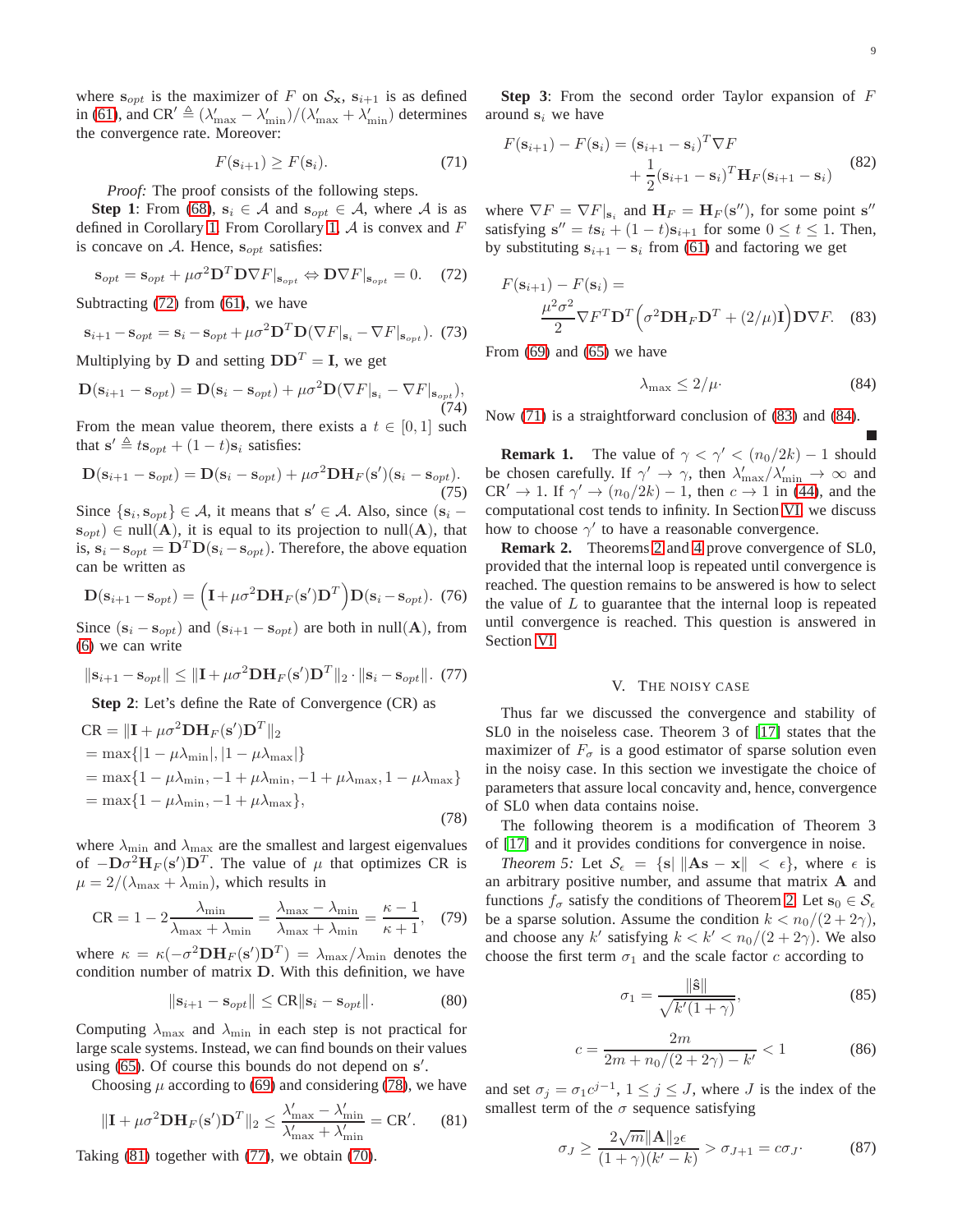Then, following the steps of asymptotic SL0 and terminating at step J, one can achieve a solution within the distance  $C\epsilon$ of the sparsest solution, where

<span id="page-9-3"></span>
$$
C = \left(\frac{4m}{c(k'-k)\sqrt{\gamma+1}} + 1\right) ||\mathbf{A}||_2.
$$
 (88)

*Proof:* Let  $n \triangleq As_0 - x$ . Then,  $s_0 \in S_\epsilon$  means that  $\|\mathbf{n}\| < \epsilon$ . Defining  $\tilde{\mathbf{n}} \triangleq \mathbf{A}^T \mathbf{n}$ , we have

$$
\mathbf{x} = \mathbf{A}\mathbf{s}_0 + \mathbf{n} = \mathbf{A}\mathbf{s}_0 + \mathbf{A}\mathbf{A}^T \mathbf{n} = \mathbf{A}\mathbf{s}_0 + \mathbf{A}\tilde{\mathbf{n}} = \mathbf{A}(\mathbf{s}_0 + \tilde{\mathbf{n}}) = \mathbf{A}\tilde{\mathbf{s}},
$$

where  $\tilde{\mathbf{s}} \triangleq \mathbf{s}_0 + \tilde{\mathbf{n}}$ . Let  $\mathbf{s}_{\sigma}$  be the maximizer of  $F_{\sigma}$  on  $\mathbf{A}\mathbf{s} = \mathbf{x}$ , as defined in Theorem 1 of [\[17\]](#page-13-5). Note that,  $\mathbf{s}_{\sigma}$  is not necessarily the maximizer of  $F_{\sigma}$  on the whole  $S_{\epsilon}$ . The argument is similar to that of Theorem 3 in [\[17\]](#page-13-5). From [\(35\)](#page-5-3) in lemma [3](#page-5-1) and [\(87\)](#page-8-8), we have

$$
\|\tilde{\mathbf{s}} - \mathbf{s}_0\| = \|\tilde{\mathbf{n}}\| < \|\mathbf{A}\|_2 \epsilon \Rightarrow
$$
  

$$
|F_{\sigma_j}(\tilde{\mathbf{s}}) - F_{\sigma_j}(\mathbf{s}_0)| \le \frac{2\sqrt{m}}{\sigma_j(1+\gamma)} \|\tilde{\mathbf{s}} - \mathbf{s}_0\| \le k' - k. \quad (89)
$$

Hence

<span id="page-9-1"></span>
$$
F_{\sigma_j}(\mathbf{s}_0) \ge m - k \Rightarrow F_{\sigma_j}(\tilde{\mathbf{s}}) \ge m - k'. \tag{90}
$$

The vector  $s_0$  does not necessarily satisfy  $As = x$ , however, we have chosen  $\tilde{s}$  to be the projection of  $s_0$  onto the subspace  $\mathbf{As} = \mathbf{x}$ . Hence,  $\tilde{\mathbf{s}}$  satisfies  $\mathbf{As} = \mathbf{x}$ . Moreover,  $F_{\sigma}(\tilde{\mathbf{s}})$  $m - k' > m - n_0/(2 + 2\gamma)$ , hence  $\tilde{s} \in A$ , and by optimizing  $F_{\sigma}$  from an arbitrary point in A we are guaranteed a solution  $\mathbf{s}_{*}$  for which  $F_{\sigma}(\mathbf{s}_{*}) \geq m - k'$ . Now, using Lemma [4,](#page-5-4) it is easy to conclude that for  $\sigma_1$  and c chosen according to [\(85\)](#page-8-9) and [\(86\)](#page-8-10),

$$
F_{\sigma_1}(\hat{\mathbf{s}}) \ge m - k'
$$
 (91)

and

$$
F_{\sigma}(\mathbf{s}) \ge m - k' \Rightarrow F_{c\sigma}(\mathbf{s}) \ge m - n_0/(2 + 2\gamma). \tag{92}
$$

Following the steps of the proof of Theorem [2,](#page-5-0) but with the sparsity factor  $k$  replaced by  $k'$ , we can conclude that

<span id="page-9-2"></span>
$$
F_{\sigma_J}(\mathbf{s}_J) \ge m - k'.\tag{93}
$$

Using Lemma [2,](#page-4-3) [\(90\)](#page-9-1) and [\(93\)](#page-9-2), we then have

$$
\|\mathbf{s}_J - \tilde{\mathbf{s}}\| \le 2\sqrt{m(\gamma + 1)}\sigma_J \le \frac{4m\|\mathbf{A}\|_2\epsilon}{c\sqrt{1 + \gamma}(k' - k)}\tag{94}
$$

and

$$
\|\mathbf{s}_J - \mathbf{s}_0\| \le \|\mathbf{s}_J - \tilde{\mathbf{s}}\| + \|\tilde{\mathbf{s}} - \mathbf{s}_0\|
$$
  
 
$$
\le \frac{4m\|\mathbf{A}\|_2 \epsilon}{c\sqrt{1 + \gamma}(k' - k)} + \|\mathbf{A}\|_2 \epsilon = C\epsilon.
$$
 (95)

**Remark 1.** If  $k' \rightarrow k$ , the error bound tends to infinity in [\(88\)](#page-9-3). If  $k' \to n_0/(2+2\gamma)$ , the computational cost would tend to infinity as  $c \to 1$  in [\(86\)](#page-8-10). Hence k' should be chosen suitably between the two values. A simple sub-optimal choice is presented in the next section.

**Remark 2.** In Theorem 3 of [\[17\]](#page-13-5), we proved that by suitably choosing  $\sigma$  proportional to the noise level, we can bound the Euclidean distance between the maximizer of  $F_{\sigma}$  and the sparse solution by order of the noise standard deviation. Experiment 2 of [\[17\]](#page-13-5) (Section IV, Fig. 4) confirmed the result of Theorem 3 of [\[17\]](#page-13-5). Here, [\(87\)](#page-8-8) and [\(88\)](#page-9-3) also confirm this result. As can be seen from [\(88\)](#page-9-3), the estimation error depends linearly on the system noise.

#### <span id="page-9-0"></span>VI. FINALIZING THE CONVERGENCE ANALYSIS

At this point we have acquired all the tools necessary for ensuring the convergence of the external loop, stability of the steepest ascent (internal loop), and robustness against noise for SL0. The only parameter we have not yet discussed is L (the number of iterations of the internal loop shown in Fig. [1\)](#page-1-0). In this section, we put all the previous results together and provide values for all the parameters that are sufficient to guarantee successful convergence of SL0.

We present results for three cases. In the first case, we assume that suitable values of  $n_0$  and  $\gamma = \gamma(n_0)$  are known, such that  $\|\mathbf{s}_0\|_0 < n_0/(2 + 2\gamma)$ . In this case, the values of the parameters that guarantee the convergence are summarized in Fig. [2](#page-10-0) and the convergence is proved in Theorem [6.](#page-9-4)

In the second case,  $\gamma$  is assumed unknown and we consider a large Gaussian matrix A, and use the almost sure results of Section [III](#page-6-0) to determine  $n_0$  and  $\gamma$ . The values of the parameters for this case that guarantee convergence are summarized in Fig. [3.](#page-11-1) For a random matrix A with i.i.d and zero-mean Gaussian entries, Theorem [7](#page-11-0) shows that using these parameters the sparse solution of  $\mathbf{A}\mathbf{s} = \mathbf{x}$  can be found with probability approaching 1 as the size of the system grows, as long as  $\|\mathbf{s}_0\|_0 < \rho(\alpha)m$ . Moreover, it is shown that the complexity of SL0 grows as  $m^2$ , which is faster than the state of the art  $m^{3.5}$  associated with Basic Pursuit and is comparable with Matching Pursuit.

The third case deals with multiple source recovery where the sparsest solutions of multiple USLE's with the same coefficient matrix are recovered at once. Multiple source recovery may be viewed in the context of SCA [\[4\]](#page-12-3) for Blind Source Separation. In Experiment 6 of [\[17\]](#page-13-5) we observed that implementing SL0 for multiple source recovery in matrix multiplication form can make it faster than the SL0 algorithm for single solution recovery. Theorem [8](#page-12-12) shows that this approach can speed up SL0 to the order of  $m^{1.376}$ .

## *A. Case of known* γ

Putting the results of previous sections together, the following theorem shows that if the values of the parameters are chosen as summarized in Fig. [2,](#page-10-0) then SL0 will converge to the sparsest solution. The proposed value for  $L$  can be seen in the step [17](#page-10-1) of the figure. Note also that the notation of Fig. [1](#page-1-0) has been changed slightly in Fig. [2](#page-10-0) to match the convergence proof given next.

<span id="page-9-4"></span>*Theorem 6 (The case of known*  $n_0$  *and*  $\gamma$ *):* Let  $\gamma = \gamma(n_0)$ and, without loss of generality, assume matrix A has orthonormal rows. Let  $x = As_0 + n$  for some  $||n|| \leq \epsilon$  and  $\|\mathbf{s}_0\|_0 \leq k < n_0/2(1+\gamma)$ . Let  $\Delta \triangleq \frac{n_0/2(1+\gamma)-k}{4m}$ . Then the algorithm given in Fig. [2](#page-10-0) can recover  $s_0$  within a distance  $\delta > C\epsilon$ , where

<span id="page-9-5"></span>
$$
C \triangleq \left(\frac{4}{\Delta\sqrt{\gamma+1}} + 1\right) \|\mathbf{A}\|_2.
$$
 (96)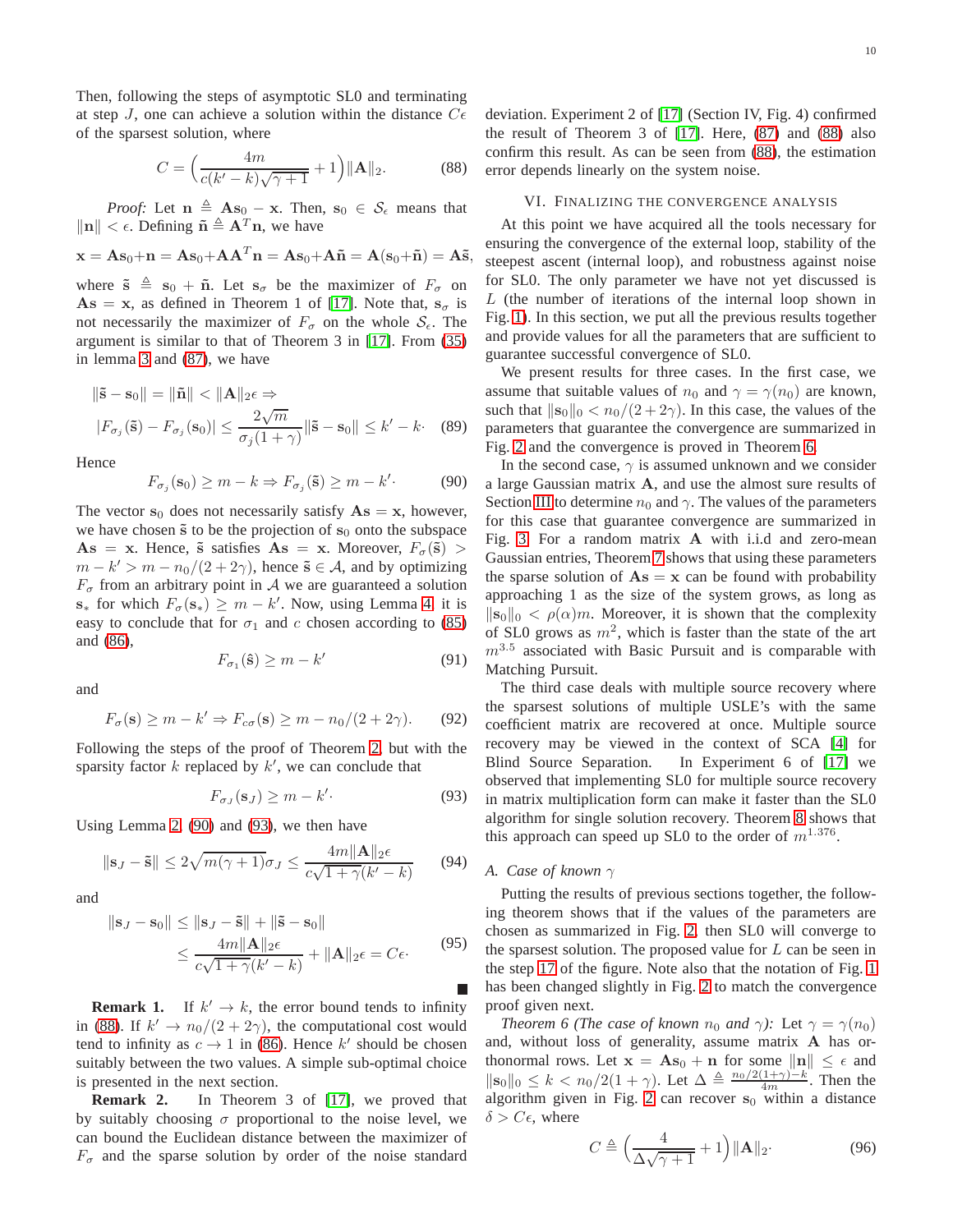\n- \n**Initialization:**\n
	\n- 1) 
	$$
	\Delta \leftarrow \frac{n_0/2(1+\gamma)-k}{4m}
	$$
	\n- 2)  $k' \leftarrow k + m\Delta$
	\n- 3)  $k'' \leftarrow k + 2m\Delta$
	\n- 4)  $\frac{2(1+\gamma')}{2(1+\gamma')} \leftarrow k + 3m\Delta$  (i.e.  $\gamma' \leftarrow \frac{n_0}{2(k+3m\Delta)} - 1$ )
	\n- 5)  $F' \leftarrow F_{\gamma'}$
	\n- 6)  $\delta' \leftarrow \delta - ||\mathbf{A}||_2 \epsilon$
	\n- 7)  $\sigma_1 \leftarrow ||\mathbf{A}^T \mathbf{x}|| / \sqrt{n_0/(2+2\gamma')}$
	\n- 8)  $\sigma_J \leftarrow \delta'^2/2n_0(\gamma' + 1)$
	\n- 9)  $J \leftarrow \lceil \frac{\log(\sigma_1) - \log(\sigma_J)}{\log(1+\Delta/2)} \rceil + 1$
	\n- 10)  $\log(c) \leftarrow -\frac{\log(\sigma_1) - \log(\sigma_J)}{J - 1}$
	\n- 11)  $\sigma_j \leftarrow \sigma_1 c^{j-1} (1 \leq j \leq J)$
	\n- 12)  $\lambda'_{\text{max}} \leftarrow \frac{2}{1+\gamma'}$
	\n- 13)  $\lambda'_{\text{min}} = \frac{2(\gamma' - \gamma)}{(\gamma + \gamma)(\gamma'^2 + \gamma')}$
	\n- 14)  $\mu \leftarrow 2/(\lambda'_{\text{min}} + \lambda'_{\text{max}})$
	\n- 15)  $\kappa' \leftarrow \lambda'_{\text{max}}/\lambda'_{\text{min}}$
	\n- 16)  $CR' \leftarrow \frac{\kappa' - 1}{\kappa' + 1}$
	\n- 17)  $L \leftarrow \lceil \frac{-\log(\Delta/4) - 1/2 \log(\gamma' + 1)}{-\log(\text{CR}')} \rceil + 1$
	\n- • For  $j = 1, \ldots$

<span id="page-10-1"></span><span id="page-10-0"></span>Fig. 2. The SL0 algorithm for the case of known  $n_0$  and  $\gamma(n_0)$  and **A** with orthonormal rows , with parameters shown that guarantee convergence to the sparsest solution.  $s_{j,l}$  is the solution estimate at the corresponding iteration.

*Proof:* The proof is constructed using the following steps: **Step 1**: Let's set  $\tilde{\mathbf{s}} = \mathbf{s}_0 + \mathbf{A}^T \mathbf{n}$ , then we have  $\tilde{\mathbf{s}} \in \mathcal{S}_{\mathbf{x}}$  and also  $F_{\sigma}(\tilde{s}) \ge m - k'$  for any  $\sigma \ge \sigma_J$ . Assume that we have

<span id="page-10-2"></span>
$$
\sigma \ge \sigma_J = \frac{\delta'}{2\sqrt{m(\gamma' + 1)}}.\tag{97}
$$

Then, from Lemma [3](#page-5-1) we have

<span id="page-10-3"></span>
$$
|F_{\sigma}(\mathbf{s}_0) - F_{\sigma}(\tilde{\mathbf{s}})| \le \frac{2\sqrt{m}}{(1+\gamma')\sigma} ||\mathbf{s}_0 - \tilde{\mathbf{s}}|| \qquad (98)
$$

Since  $\|\mathbf{s}_0 - \tilde{\mathbf{s}}\| \leq \|\mathbf{A}^T\|_2 \cdot \|\mathbf{n}\| \leq \|\mathbf{A}\|_2 \epsilon$  and

<span id="page-10-4"></span>
$$
\delta' \triangleq \delta - \|\mathbf{A}\|_2 \epsilon \ge \frac{4}{\sqrt{\gamma + 1}\Delta} \|\mathbf{A}\|_2 \epsilon, \tag{99}
$$

from [\(97\)](#page-10-2), [\(98\)](#page-10-3) and [\(99\)](#page-10-4) we have

<span id="page-10-5"></span>
$$
|F_{\sigma}(\mathbf{s}_0) - F_{\sigma}(\tilde{\mathbf{s}})| \le m\Delta \Rightarrow F_{\sigma}(\tilde{\mathbf{s}}) \ge F_{\sigma}(\mathbf{s}_0) - m\Delta = m - k'.
$$
\n(100)

**Step 2**: We show that for any  $1 \leq j \leq J$ , if  $F_{\sigma_j}(\mathbf{s}_{j,1}) \geq$  $m - \frac{n_0}{2 + 2\gamma'}$ , then  $F_{\sigma_j}(\mathbf{s}_{j,L}) \geq m - k''$ , where the notations  $\mathbf{s}_{j,i}$ and  $\overline{k}''$  are defined in Fig. [2.](#page-10-0) Let  $s_{opt}$  be the maximizer of  $F_{\sigma_j}$  on  $S_{\mathbf{x}}$ . Hence,  $F_{\sigma_j}(\mathbf{s}_{opt}) \geq F_{\sigma_j}(\mathbf{s}_{j,1}) \geq m - \frac{n_0}{2+2\gamma'}$  and from Lemma [2,](#page-4-3)

$$
\|\mathbf{s}_{j,1} - \mathbf{s}_{opt}\| \le 2\sqrt{m(\gamma + 1)}\sigma. \tag{101}
$$

From [\(70\)](#page-7-8), we conclude

$$
\|\mathbf{s}_{j,L} - \mathbf{s}_{opt}\| \leq (\mathbf{CR}')^{L-1} \|\mathbf{s}_{j,1} - \mathbf{s}_{opt}\|
$$
  
\n
$$
\leq \frac{\Delta \sqrt{\gamma' + 1}}{4} \left(2\sqrt{m(\gamma' + 1)}\sigma_j\right) \qquad (102)
$$
  
\n
$$
\leq \frac{\sqrt{m}\Delta \sigma_j(1 + \gamma')}{2},
$$

where the second inequality holds when the value of  $L$  is defined as in the Step [17](#page-10-1) of Fig. [2.](#page-10-0) Hence, from Lemma [3](#page-5-1)

<span id="page-10-6"></span>
$$
|F_{\sigma_j}(\mathbf{s}_{opt}) - F_{\sigma_j}(\mathbf{s}_{j,L})| \le \frac{2\sqrt{m}}{\sigma_j(1+\gamma')} ||\mathbf{s}_{j,L} - \mathbf{s}_{opt}|| = m\Delta.
$$
\n(103)

Therefore, from [\(100\)](#page-10-5) and [\(103\)](#page-10-6) we have

$$
F_{\sigma_j}(\mathbf{s}_{j,L}) \ge F_{\sigma_j}(\mathbf{s}_{opt}) - m\Delta \ge F_{\sigma_j}(\tilde{\mathbf{s}}) - m\Delta \ge m - k''.
$$
\n(104)

**Step 3**: We show that if  $F_{\sigma_{j-1}}(\mathbf{s}_{j-1,L}) \geq m - k''$ , then

$$
F_{\sigma_j}(\mathbf{s}_{j,1}) \ge m - n_0/(2 + 2\gamma'). \tag{105}
$$

From the algorithm of Fig. [2,](#page-10-0) we know that

$$
c \ge \frac{1}{1 + \Delta/2} = \frac{2m}{2m + m\Delta}.\tag{106}
$$

Then, choosing  $A = k'' = k + 2m\Delta$  and  $B = n_0/(2 + 2\gamma') =$  $k+3m\Delta$  in Lemma [4](#page-5-4) and substituting  $s_{i,1} = s_{i-1,L}$ , we have

$$
F_{\sigma_{j-1}}(\mathbf{s}_{j-1,L}) \ge m - k'' \Rightarrow F_{\sigma_j}(\mathbf{s}_{j,1}) \ge m - n_0/(2 + 2\gamma').
$$
\n(107)

**Step 4**: Here, we prove by induction on j that  $F_{\sigma_j}(\mathbf{s}_{j,L}) \geq$  $m - k''$ . In the first step, we have  $s_{1,1} = A^T x$  and

$$
\sigma_1 = \|\mathbf{A}^T \mathbf{x}\| / \sqrt{n_0/(2 + 2\gamma')}.
$$
 (108)

Hence, from Lemma [4](#page-5-4)

$$
F_{\sigma_1}(\mathbf{s}_{1,1}) \ge m - n_0/(2 + 2\gamma'),\tag{109}
$$

and from Step 2

$$
F_{\sigma_1}(\mathbf{s}_{1,L}) \ge m - k'' \tag{110}
$$

Assume that

$$
F_{\sigma_{j-1}}(\mathbf{s}_{j-1,L}) \ge m - k'' \tag{111}
$$

for some j. Then from the results of Step 3 and noting from Fig [2](#page-10-0) that  $s_{i,1} = s_{i-1,L}$ , we obtain

$$
F_{\sigma_j}(\mathbf{s}_{j,1}) = F_{\sigma_j}(\mathbf{s}_{j-1,L}) \ge m - n_0/(2 + 2\gamma') \tag{112}
$$

and from Step 2,

$$
F_{\sigma_j}(\mathbf{s}_{j,L}) \ge m - k''.
$$
\n(113)

We can conclude then that

<span id="page-10-7"></span>
$$
F_{\sigma_J}(\mathbf{s}_{out}) = F_{\sigma_J}(\mathbf{s}_{J,L}) \ge m - k'' \ge m - n_0/(2 + 2\gamma').
$$
 (114)

**Step 5**: From Lemma [2,](#page-4-3) [\(114\)](#page-10-7), [\(100\)](#page-10-5) and the choice of  $\sigma_J$ given in step 8 of Fig. [2,](#page-10-0) we have

$$
\|\hat{\mathbf{s}} - \mathbf{s}_{out}\| \le 2\sqrt{m(\gamma' + 1)}\sigma_J = \delta' \tag{115}
$$

and

$$
\|\mathbf{s}_0 - \mathbf{s}_{out}\| \le \|\hat{\mathbf{s}} - \mathbf{s}_{out}\| + \|\mathbf{s}_0 - \hat{\mathbf{s}}\| \le \delta' + \|\mathbf{A}\|_2 \epsilon = \delta. \tag{116}
$$

This completes the proof of convergence of SL0.

**Remark 1.** In noiseless case ( $\epsilon = 0$ ), SL0 can recover the sparsest solution within a distance  $\delta$ , for some  $\delta > 0$ , in a finite number of steps. But as  $\delta \to 0$ ,  $\sigma_J$ , i.e. the last value of  $\sigma$ , tends to zero according to step 8 of Fig. [2,](#page-10-0) and J tends to  $\infty$  according to step 9. Hence, the complexity of the algorithm tends to infinity.

**Remark 2.** Note that the algorithm does not require the exact value of the  $\ell^0$  norm. Only an upper bound k is necessary.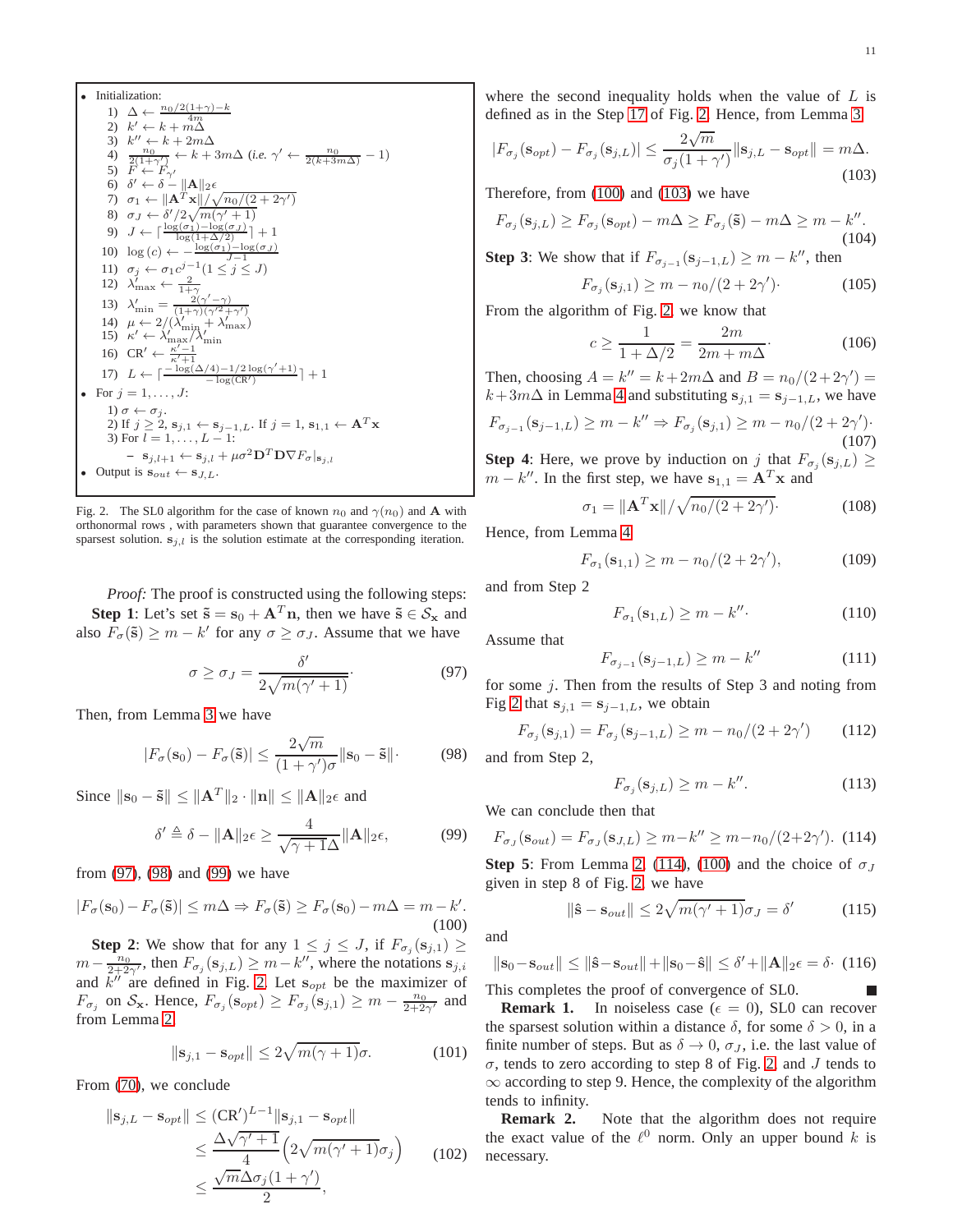\n- Initialization:
\n- 1) 
$$
\beta^* \leftarrow \text{maximizer of } \beta/(2 + 2\gamma(\alpha, \beta))
$$
 on  $0 \leq \beta \leq \alpha$
\n- 2)  $\gamma \leftarrow \gamma(\alpha, \beta^*)$
\n- 3)  $n_0 \leftarrow \lceil \beta^* m \rceil$
\n- 4)  $k \leftarrow \lceil rm \rceil$
\n- 5)  $\delta \leftarrow C' \epsilon$ , where  $C'$  is defined in (117)
\n- 6)  $\sigma_1 \leftarrow (1 + \sqrt{\alpha})(1 + \sqrt{\alpha} + \epsilon)$ . (This step replaces step 7 of Fig. 2).
\n- 7) Do initialization steps  $1 \cdots 6$  and  $8 \cdots 17$  of Fig. 2.
\n

<span id="page-11-1"></span>Fig. 3. SL0 initialization parameters for the case of unknown  $\gamma$ . Step 6 here replaces step 7 of Fig. [2.](#page-10-0)

### *B. Case of unknown* γ

For a large Gaussian A, we can use the a.s. results of Sec-tion [III](#page-6-0) to find  $n_0$  and  $\gamma(n_0)$ , and thus obtain the initialization of SL0 shown in Fig. [3.](#page-11-1) The following theorem guarantees convergence of the algorithm in Fig. [3.](#page-11-1)

<span id="page-11-0"></span>*Theorem 7 (the case of unknown*  $n_0$  *and*  $\gamma$ *):* Let **A** be an  $n \times m$  Gaussian matrix, and  $n/m \to \alpha > 0$  as  $m \to \infty$ . Lets fix  $r < \rho(\alpha)$  and let  $\mathbb{P}_m$  denote the probability that the algorithm in Fig. [3](#page-11-1) can recover any  $s_0$  from  $x = As_0 + n$ within Euclidean distance of  $\delta = C' \epsilon$ , as long as  $\|\mathbf{s}_0\|_0 < rm$ ,  $\|\mathbf{s}_0\| \leq 1$ , and  $\|\mathbf{n}\| < \epsilon$ , where

<span id="page-11-2"></span>
$$
C' \triangleq \left(\frac{16}{\left(\rho(\alpha) - r\right)\sqrt{\gamma + 1}} + 1\right) (1 + \sqrt{\alpha}).\tag{117}
$$

Then, we have  $\mathbb{P}_m \to 1$  as  $m \to \infty$ . Moreover, the complexity of the algorithm is  $O(m^2)$ .

*Proof:* We know from Theorem [3](#page-6-7) that  $\mathbb{P}\{\gamma(n_0) > \gamma\} \rightarrow$ 0 as  $m \to \infty$ . Moreover,  $\mathbb{P}\{\|\mathbf{A}\|_2 > \sqrt{\alpha} + 1\} \to 1$  as  $m \to \infty$ .  $\infty$  [\[27\]](#page-13-15), [\[26\]](#page-13-14). Therefore noting  $x = As_0 + n$  we have

<span id="page-11-4"></span>
$$
\mathbb{P}\left\{\|\mathbf{A}^T\mathbf{x}\| \le (1+\sqrt{\alpha})^2 + (1+\sqrt{\alpha})\epsilon\right\} \to 1\tag{118}
$$

as  $m \to \infty$ , because  $\|\mathbf{s}_0\|_2 \leq 1$  and  $\|\mathbf{n}\| < \epsilon$ . This means that the condition imposed by step 6 of Fig. [3](#page-11-1) is stricter than that imposed by step 7 of Fig. [2.](#page-10-0) Thus, all the conditions of Theorem [6](#page-9-4) also apply for the algorithm in Fig. [3.](#page-11-1) Hence, the Euclidean distance between the final solution and the sparsest solution is less than  $C\epsilon$ , *i.e.* 

$$
\|\mathbf{s}_{out} - \mathbf{s}_0\|_2 < C\epsilon \tag{119}
$$

where C is as defined in [\(96\)](#page-9-5). Moreover,  $\mathbb{P}\{C < C'\} \rightarrow 1$ as  $m \to \infty$ , where C' is as defined in [\(117\)](#page-11-2). Hence, the accuracy is better than  $C' \epsilon$  with probability tending to 1, which completes the proof of the convergence result.

From Fig. [2,](#page-10-0) it is clear that the computational complexity of SL0 is  $O(mnJL)$  and since  $n/m \rightarrow \alpha > 0$ , we can assume  $n = O(m)$ . To obtain the final complexity result, we show that  $J = O(1)$  and  $L = O(1)$  as  $m \to \infty$ . According to Fig. [2,](#page-10-0)

$$
J < \frac{\log(\sigma_1/\sigma_J)}{\log(1 + \Delta/2)} + 2. \tag{120}
$$

From the initialization of  $\Delta$  shown in Fig. [2,](#page-10-0)

<span id="page-11-7"></span>
$$
\lim_{m \to \infty} \Delta > \frac{\beta^*/(2+2\gamma) - r}{4} = \frac{\rho(\alpha) - r}{4} > 0 \qquad (121)
$$

and

$$
\log(1 + \Delta/2) > 0. \tag{122}
$$

Hence to show that  $J = O(1)$ , we need to show that

 $\lim_{m\to\infty}$ 

<span id="page-11-3"></span>
$$
\lim_{m \to \infty} \sqrt{m} \sigma_1 < \infty \tag{123}
$$

and

<span id="page-11-6"></span><span id="page-11-5"></span>
$$
\lim_{m \to \infty} \sqrt{m} \sigma_J > 0. \tag{124}
$$

To show [\(123\)](#page-11-3) note that

$$
\lim_{m \to \infty} \frac{\sqrt{m}}{\sqrt{n_0/(2 + 2\gamma')}} = \lim_{m \to \infty} \frac{1}{\sqrt{(k + 3m\Delta)/m}}
$$

$$
\leq \frac{2}{\sqrt{\rho(\alpha) + 3r}} < \frac{1}{\sqrt{r}}.
$$
(125)

With  $\sigma_1$  given in Fig. [3,](#page-11-1) [\(123\)](#page-11-3) becomes an obvious conclusion of  $(118)$  and  $(125)$ . To show  $(124)$ , note that from Fig. [2,](#page-10-0) we obtain

$$
\lim_{m \to \infty} \sqrt{m} \sigma_J = (\delta'/2) \lim_{m \to \infty} \sqrt{1/(1+\gamma')}
$$

$$
> (\delta'/2) \sqrt{3/4(1+\gamma)} > 0, \quad (126)
$$

where we have used the fact that

<span id="page-11-8"></span>
$$
n_0/(1+\gamma') = 3n_0/4(1+\gamma) + k/4 \Rightarrow 1/(1+\gamma') > 3/4(1+\gamma).
$$
\n(127)

Next, we show that  $L = O(1)$ . Note that from Fig. [2](#page-10-0)

$$
L < \frac{-\log(\Delta/4)}{-\log(\text{CR}')} + 2. \tag{128}
$$

From [\(121\)](#page-11-7) we know that  $-\log(\Delta/4)$  is bounded. Hence, to complete the proof of  $L = O(1)$ , we need to show that

$$
\lim_{m \to \infty} \log(\text{CR}') < 0 \Leftrightarrow \lim_{m \to \infty} \text{CR}' < 1. \tag{129}
$$

From the definition of  $\lambda'_{\text{min}}$ ,  $\lambda'_{\text{max}}$ , and  $\kappa'$  in Fig. [2,](#page-10-0)

$$
\kappa' = (\gamma'^2 + \gamma')/(\gamma' - \gamma). \tag{130}
$$

Observe that

$$
\gamma' - \gamma = \frac{n_0}{2(k + 3m\Delta)} - \frac{n_0}{2(k + 4m\Delta)}
$$

$$
= \frac{n_0 m\Delta}{2(k + 3m\Delta)(k + 4m\Delta)} \tag{131}
$$

and

and

<span id="page-11-9"></span>
$$
\lim_{m \to \infty} \frac{\gamma' - \gamma}{1 + \gamma'} = \lim_{m \to \infty} \frac{m\Delta}{k + 4m\Delta} = \lim_{m \to \infty} \frac{\Delta}{k/m + 4\Delta}
$$
\n
$$
> \frac{\Delta}{4\Delta + r} = \frac{\Delta}{\rho(\alpha)} > 0.
$$
\n(132)

Also note that from [\(127\)](#page-11-8), we have

<span id="page-11-10"></span>
$$
\gamma' < 4/3(1+\gamma) - 1. \tag{133}
$$

Then, from [\(132\)](#page-11-9) and [\(133\)](#page-11-10) one can conclude

$$
\lim_{m \to \infty} \kappa' < \infty \tag{134}
$$

$$
\lim_{m \to \infty} \mathbb{CR}' = 1 - 2 \lim_{m \to \infty} \frac{1}{\kappa' + 1} < 1. \tag{135}
$$

**Remark 1.** In [\[17\]](#page-13-5), we experimentally observed that the optimal value of  $L$  is a small constant (Fig. 5, Experiment 2, section IV). Here, we proved that L is bounded as  $m \to \infty$ .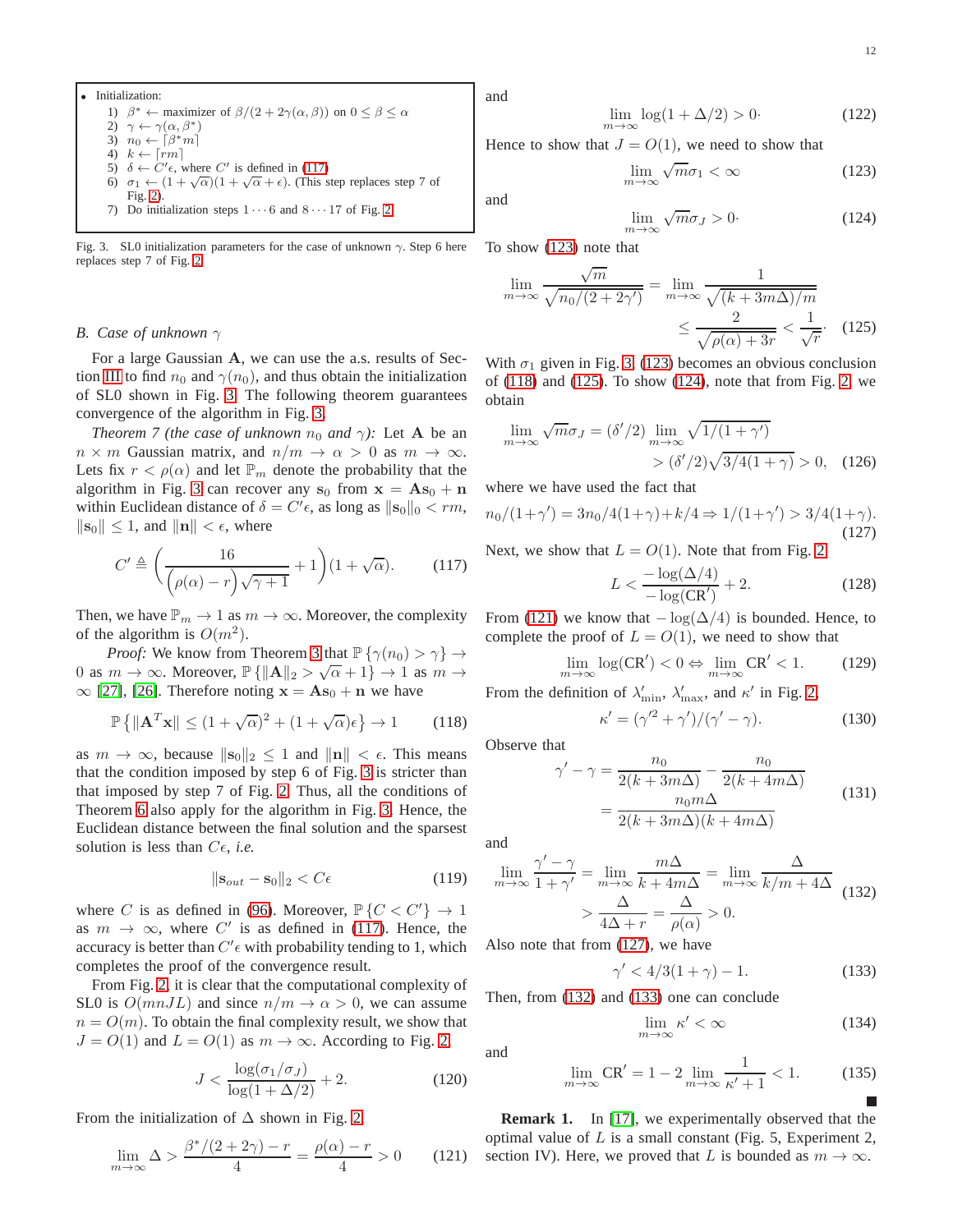\n- Initialization: repeat initialization steps 
$$
1 \cdots 17
$$
 of Fig. 2
\n- For  $j = 1, \ldots, J$ : \n
	\n- $1 \sigma \leftarrow \sigma_j$ .
	\n- $2 \text{ If } j \geq 2$ ,  $S_{j,1} \leftarrow S_{j-1,L}$ . If  $j = 1$ ,  $S_{1,1} \leftarrow A^T X$
	\n- $3 \text{ For } l = 1, \ldots, L-1$ : \n
		\n- $S_{j,l+1} \leftarrow S_{j,l} + \mu \sigma^2 \mathbf{D}^T \mathbf{D} \nabla F_{\sigma} | \mathbf{s}_{j,l}$
		\n\n
	\n- Output is  $S_{out} \leftarrow S_{J,L}$ .
	\n

<span id="page-12-13"></span>Fig. 4. MSL0 (SL0 for multiple sparse recovery).  $S_{j,i}$  is our estimation of the matrix of sparse solutions at the corresponding level.

#### <span id="page-12-11"></span>*C. Multiple Sparse Solution Recovery Case*

Thus far, we discussed the recovery of the sparsest solution of USLE containing a single measurement vector. In SCA applications one deals with multiple measurement vectors.

The resulting system of equations can be written in matrix form:

<span id="page-12-14"></span>
$$
X = AS + N,\t(136)
$$

where  $\mathbf{X} \triangleq [\mathbf{x}(1), \dots, \mathbf{x}(T)] \in$  ${}^{n \times T}, \quad S \quad \triangleq$  $[\mathbf{s}(1), \dots, \mathbf{s}(T)] \in \mathbb{R}^{m \times T}$  and  $\mathbf{N} \triangleq [\mathbf{n}(1), \dots, \mathbf{n}(T)] \in$  $\mathbb{R}^{n \times T}$ . As observed in Experiment 6 of [\[17\]](#page-13-5), when we apply the MSL0 (SL0 for multiple sparse recovery) of Fig. [4,](#page-12-13) the overall computational complexity reduces as compared to  $T$  separate applications of the vector version of SL0. The following theorem supports this observation.

*Theorem 8:* Under the conditions of Theorem [7,](#page-11-0) using the algorithm shown in Fig. [4](#page-12-13) to recover the sparsest solutions satisfying [\(136\)](#page-12-14) reduces average computational complexity of each individual solution  $\mathbf{x}(t), 1 \le t \le T$  to  $O(m^{1.376})$  as  $T/m \to \infty$ .

*Proof:* Note that the only computationally expensive part of the algorithm is step 3 of the loop in Fig. [4,](#page-12-13) where we multiply the  $m \times m$  matrix  $D^T D$  by the  $m \times 1$  vector  $\nabla F_{\sigma}|_{s_{i,l}}$ , and also the initialization of  $s_{1,1}$ , where we compute  ${\bf A}^T {\bf x}$ . This is because these two steps are of order  $O(m^2)$ , and all the other computations are at most of order  $O(m)$ . Analogous to approach of Experiment 6 in [\[17\]](#page-13-5), we use the matrix form [\(136\)](#page-12-14). We replace the final loop with steps shown in Fig. [4,](#page-12-13) and perform  $m \times T$  matrix multiplication using  $[T/m]$  multiplications of  $m \times m$  matrices using Coppersmith-Winograd algorithm [\[34\]](#page-13-22). The overall complexity is  $T/m$ times  $O(m^{2.376})$ , or equivalently, T times  $O(m^{1.376})$ , meaning that per sample complexity is  $O(m^{1.376})$ .

#### VII. CONCLUSION

We had recently proposed the SL0 algorithm, which we showed empirically to be efficient and accurate for recovery of sparse solutions using  $\ell^0$  minimization [\[17\]](#page-13-5). Its convergence properties, however, were only partially analyzed, so the theoretical justification for SL0 remained incomplete. The current paper provides the theoretical justification for SL0.

Several results were presented. First, general results were derived showing that a judicial choice of parameter values guarantees that SL0 converges to the sparsest solution provided that the given system satisfies the recovery conditions. These

conditions were derived in terms of the lower asymmetric RIC and Eucleadian norm of the system. We then adapted the convergence results for the special case where the system is a large Gaussian matrix. Next, we showed that convergence of SL0 can be similarly guaranteed in the case of noise. The noise results combined with our previous work and numerical experiments presented in [\[17\]](#page-13-5) indicate that SL0 exhibits good robustness properties in noise. Lastly, we provided the complete parameter setting of SL0, that guaranteed recovery of the sparsest solutions in the case of general as well as Gaussian system. We then extended the SL0 algorithm to the case of multiple measurement vectors and provided the necessary parameter settings for the convergence.

Also presented were computational complexity results for SL0 in the cases of single and multiple measurement vectors. We showed that in the limiting case  $m \to \infty$  and  $n/m \to \alpha > 0$ , the complexity is  $O(m^2)$  and is comparable to that of orthogonal MP techniques. Further, we showed that recovering multiple sparse solutions simultaneously by using MSL0 reduces complexity per individual solution to  $O(m^{1.376})$ .

<span id="page-12-12"></span>The main purpose of the presented results is to fulfill the need for theoretical justification of SL0. A number of papers have stated that RIP provides a strict condition for analysis of sparse recovery algorithms and it typically leads to unnecessarily pessimistic choices for the theoretical parameter values. Our empirical findings in [\[17\]](#page-13-5) confirm this assessment in the case of SL0 as well. We have observed fast convergence with excellent empirical recovery rates under weaker sufficient conditions than those that can be obtained from an ARIP analysis.

#### **REFERENCES**

- <span id="page-12-0"></span>[1] E.J. Candès, J. Romberg, and T. Tao, "Robust uncertainty principles: exact signal reconstruction from highly incomplete frequency information," *IEEE Transactions on Information Theory*, vol. 52, no. 2, pp. 489–509, February 2006.
- <span id="page-12-1"></span>[2] D. L. Donoho, "Compressed sensing," *IEEE Transactions on Information Theory*, vol. 52, no. 4, pp. 1289–1306, April 2006.
- <span id="page-12-2"></span>[3] R. G. Baraniuk, "Compressive sensing," *IEEE Signal Processing Magazine*, vol. 24, no. 4, pp. 118–124, July 2007.
- <span id="page-12-3"></span>[4] R. Gribonval and S. Lesage, "A survey of sparse component analysis for blind source separation: principles, perspectives, and new challenges," in *Proceedings of ESANN'06*, April 2006, pp. 323–330.
- <span id="page-12-4"></span>[5] P. Bofill and M. Zibulevsky, "Underdetermined blind source separation using sparse representations," *Signal Processing*, vol. 81, pp. 2353–2362, 2001.
- <span id="page-12-5"></span>[6] P. G. Georgiev, F. J. Theis, and A. Cichocki, "Blind source separation and sparse component analysis for over-complete mixtures," in *Proceedinds of ICASSP'04*, Montreal (Canada), May 2004, pp. 493–496.
- <span id="page-12-6"></span>[7] Y. Li, A. Cichocki, and S. Amari, "Sparse component analysis for blind source separation with less sensors than sources," in *ICA2003*, 2003, pp. 89–94.
- <span id="page-12-7"></span>[8] S. S. Chen, D. L. Donoho, and M. A. Saunders, "Atomic decomposition by basis pursuit," *SIAM Review*, vol. 43, no. 1, pp. 129–159, March 2001.
- <span id="page-12-8"></span>[9] D. L. Donoho, M. Elad, and V. Temlyakov, "Stable recovery of sparse overcomplete representations in the presence of noise," *IEEE Trans. Info. Theory*, vol. 52, no. 1, pp. 6–18, Jan 2006.
- <span id="page-12-9"></span>[10] E. J. Cand`es and T. Tao, "Decoding by linear programming," *IEEE Transactions on Information Theory*, vol. 51, no. 12, pp. 4203–4215, 2005.
- <span id="page-12-10"></span>[11] S. Mallat and Z. Zhang, "Matching pursuits with time-frequency dictionaries," *IEEE Trans. on Signal Proc.*, vol. 41, no. 12, pp. 3397– 3415, 1993.